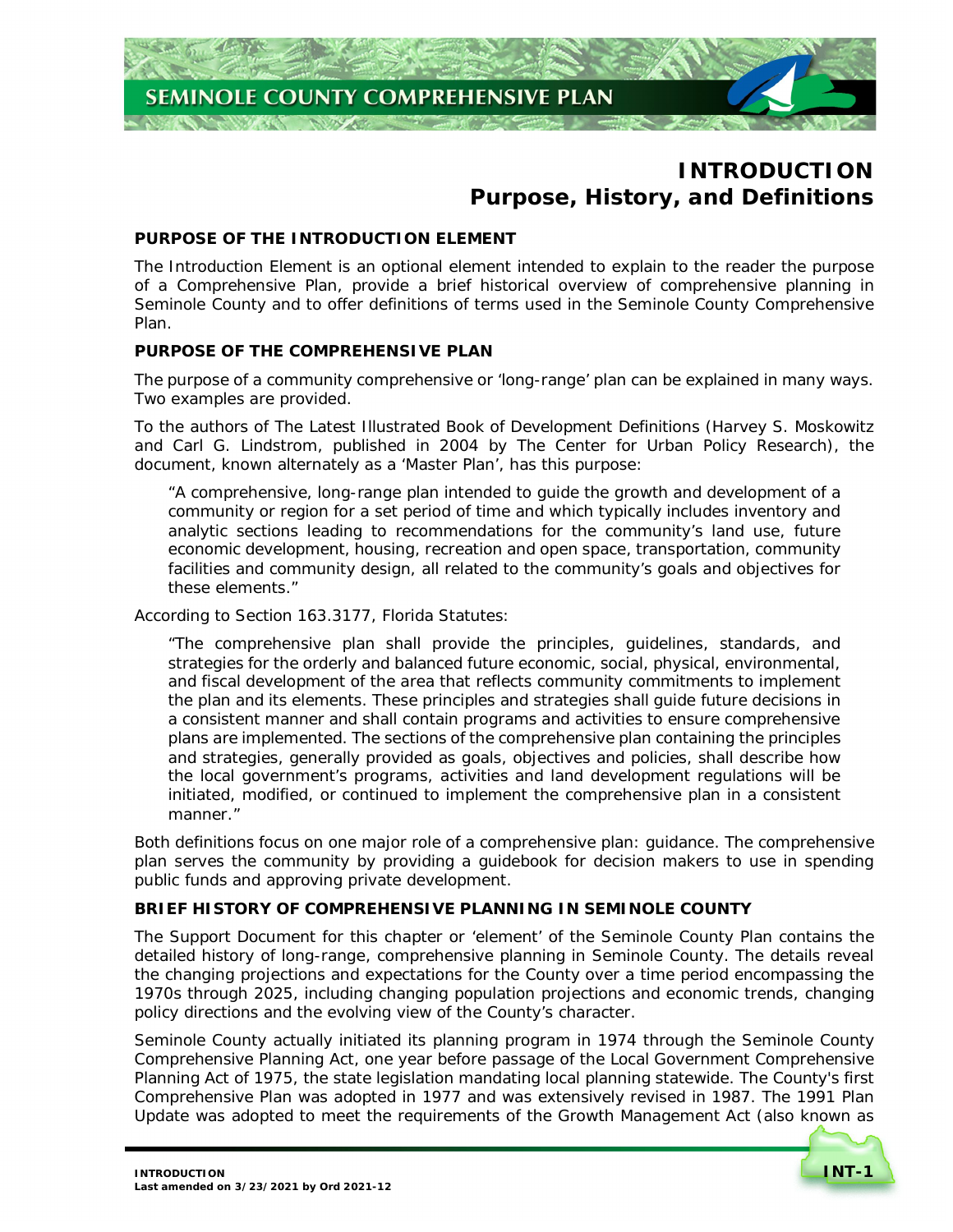

 the Local Comprehensive Planning and Land Development Regulation Act). The 1991 plan Update, as amended, provided the policy framework for growth management in Seminole County for the ten years following its adoption.

 Vision 2020 was the first major update to the County's comprehensive growth management plans since the 1991 Plan Update was adopted. Vision 2020 addressed the findings of the 1999 Evaluation and Appraisal Report (EAR) and extended the planning horizon of the Plan from 2013 to 2020.

 The 2008 County Plan was based on the findings of the 2006 EAR, the six regional growth principles of the Central Florida Regional Growth Vision, the US 17-92 CRA 2006 Corridor Strategy, the 2006 Rural Character Study and changes to State Law. Updates adopted in 2010 and 2012 were based on changes in State Law and local conditions. The County Plan currently provides direction and guidance for the County to maintain and enhance features that create the character of the County as a desirable place to live, work, learn and play. The County Plan features:

- Long Term Goals for future development, redevelopment and provision of services;
- Objectives or benchmarks to meet in attaining goals; and,
- Specific Activities (Policies) to be taken to meet the benchmarks.

 The County Plan includes goals, objectives and policies for each of the State required elements, some of which contain level of service standards and require that development be managed to maintain the adopted standard (concurrency). The Plan contains this Introduction Element to meet an important local need for a more 'user-friendly' comprehensive plan. The Plan also contains an Implementation Element that establishes how and when the goals, objectives and policies are to be achieved, and who is responsible for the implementation.

# *Required Elements: Optional Elements:*

- 
- Capital Improvements Recreation And Open Space\* Implementation
- 
- Potable Water $*$
- Drainage\* **•** Public School Facilities\*
- Future Land Use • Future Land Use • Sanitary Sewer\*
- Housing **•** Solid Waste\*
- 
- Intergovernmental Transportation\* (including: Mass Coordination Transit, Ports, Aviation and Related Facilities, Traffic Circulation)

- 
- Conservation **•** Potable Water\* **Introduction**

\* Elements subject to concurrency policies and management system. Note: Transportation concurrency applies to that portion of unincorporated Seminole County that is not contained within the Dense Urban Land Area (DULA) Transportation Concurrency Exception Area (TCEA).  *(*See *TRA Exhibit: Transportation Strategy Areas.)* 

# **VISION 2020 – CREATING THE FRAMEWORK FOR THE COUNTY PLAN**

 Seminole County adopted its Vision 2020 Plan in two cycles during 2001. The vision that Seminole County described in its adopted Vision 2020 Comprehensive Plan created a solid foundation for future planning and included:

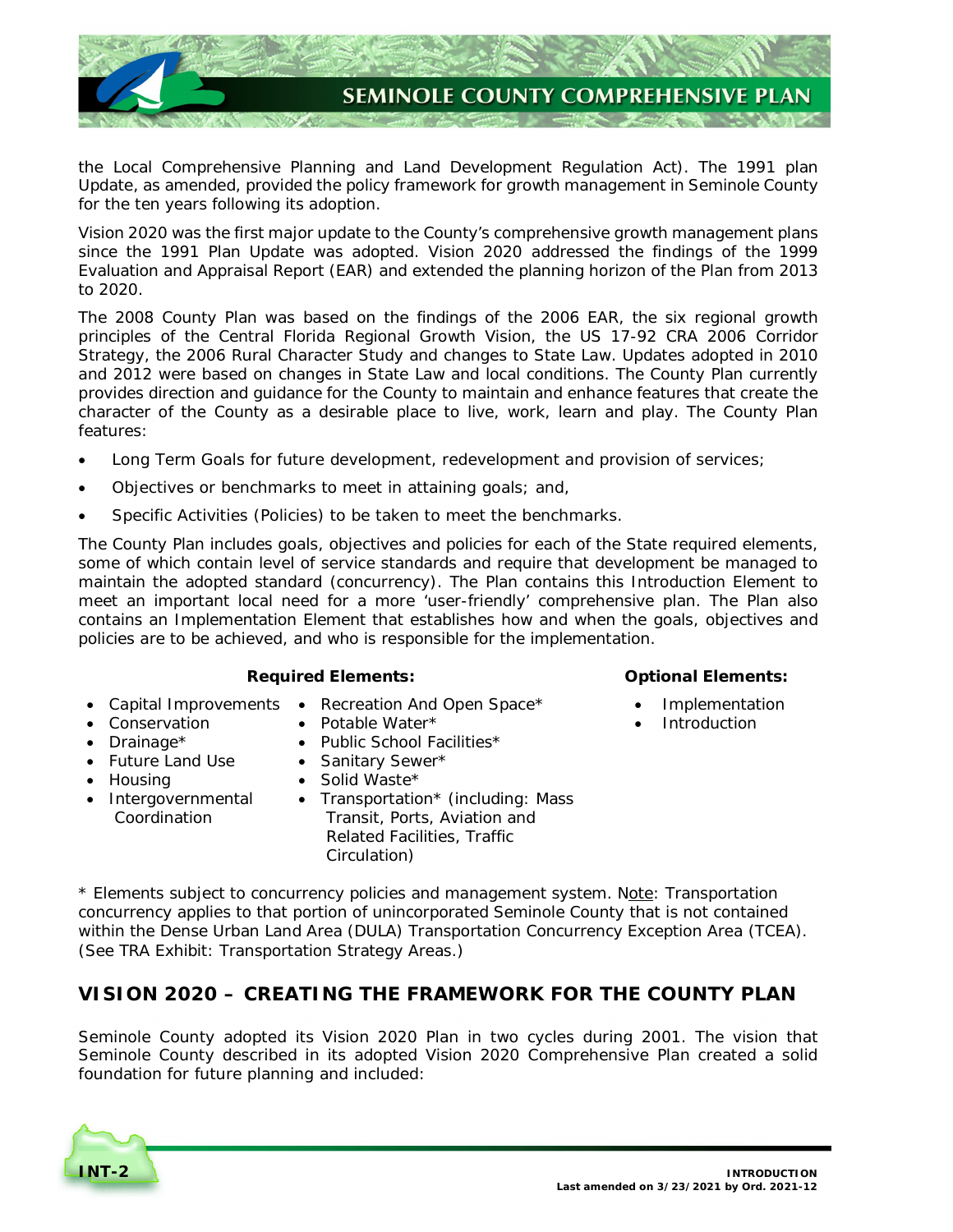

- A An adopted future land use map and facility strategy which limited urban sprawl;
- B A natural lands acquisition and management program designed to restore key ecosystems and protect wildlife and natural areas;
- An economic incentives program to attract targeted industries and create new high paying  $\mathcal{C}$ jobs;
- D An urban design element and program to maintain community quality and create neighborhood compatibility; and
- E A secure and solid infrastructure support system.

 The Vision 2020 Plan was the first major update to the County's Comprehensive Plan since adoption of the 1991 Comprehensive Plan Update. The Vision 2020 Plan addressed the findings of the County's 1999 Evaluation and Appraisal Report (EAR).

 Vision 2020 provided policy guidance and direction toward ensuring a sustainable community for the residents of Seminole County:

- By protecting neighborhoods, and rural and conservation areas;
- By focusing growth in centers and development corridors; and
- By providing for facilities and services.

# **THE COUNTY COMPREHENSIVE PLAN (2008)**

 Vision 2020 did not significantly focus upon revitalization of older areas, or guiding infill development. The Seminole County Comprehensive Plan, containing 2006 Evaluation and Appraisal Report (EAR)-based amendments adopted in 2008, shifted to this approach. The EAR findings reflected the fact that Seminole County is maturing, and entering a period in which most changes will occur as renovation, revitalization, restoration and infill development. Population increases are still projected, but not of the magnitude experienced during initial "greenfield" growth, nor at the same rate. The updated population projections for the year- round (resident only) population was projected to reach a total of 492,260 for the entire county by 2025, and 255,075 for the unincorporated portion of the County. Employment was projected to generate a total of 328,020 jobs by 2025.

 The focus of the County Plan shifted to provision of performance standards to guide redevelopment and infill development, to ensure compatibility with existing, high quality neighborhoods and to protect rural areas and environmental assets. Issues such as ensuring sound housing attainable by essential service personnel and those attracted to the jobs desired by Seminole County emerged as important. Ensuring greater coordination of land use and transportation planning – both to support the new commuter rail and to enable a greater range of mobility choices – led to a re-examination of the desired future land use pattern and increased consideration of mixed-use development. Consideration of mixed-use development was increasingly important within redeveloping areas and areas surrounding major transportation facilities. Other important issues that shaped the 2008 County Plan included: the six regional growth principles and four key themes of the Central Florida Regional Growth Vision ("How Shall We Grow?"); reinforcing Seminole County's emphases on protection of local and regional environmental assets ( or "greenprint", per the Central Florida Regional Growth Vision) and protecting viable neighborhoods while revitalizing declining areas; the findings of the Seminole County Task Force on Workforce Housing; the US 17-92 CRA 2006 Corridor Strategy and the increased need to link land use planning with transportation planning in order to fully benefit from the regional commuter rail system.

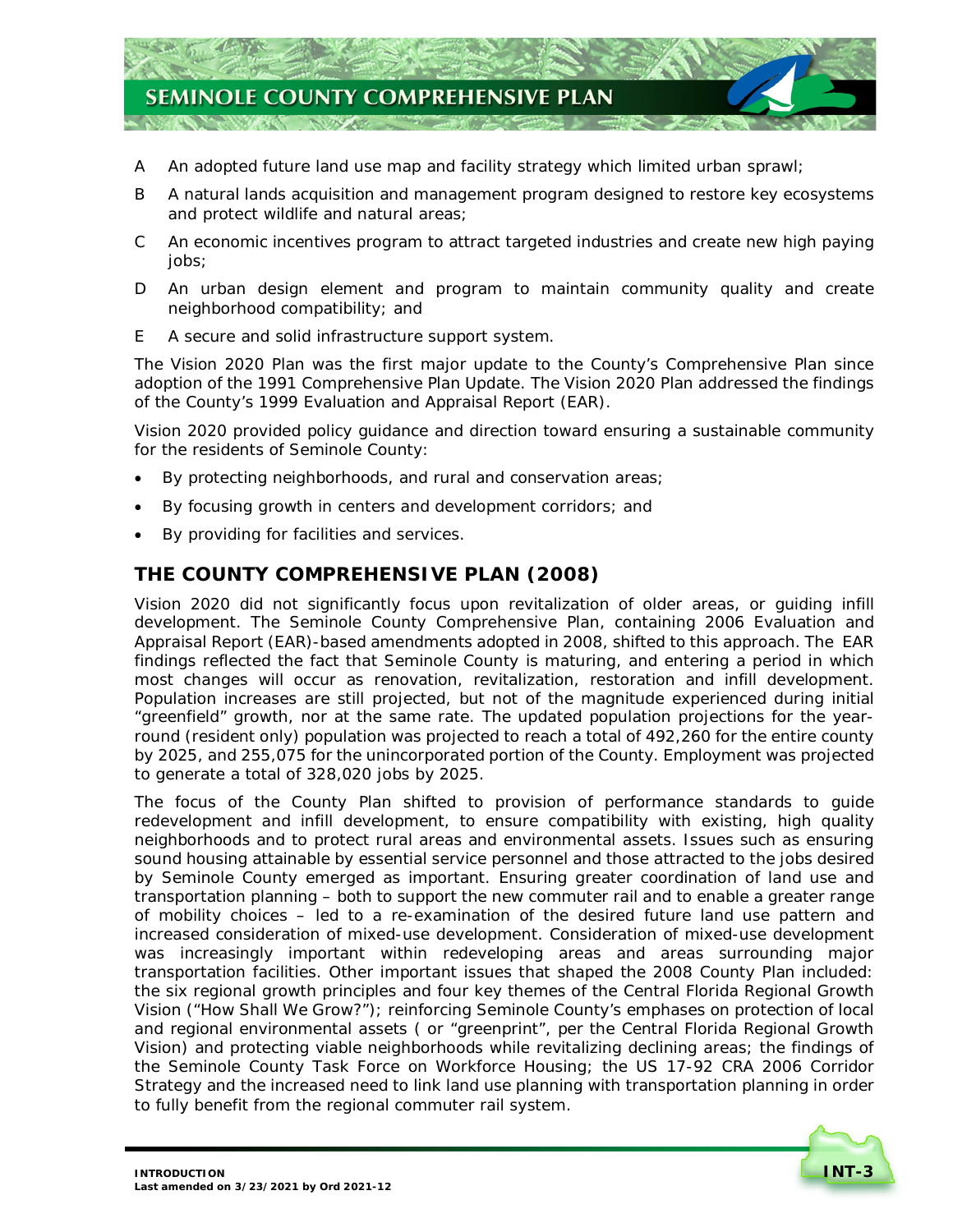

# **THE COUNTY COMPREHENSIVE PLAN (2010)**

 The Seminole County Comprehensive Plan was amended in 2010 to more fully respond to House Bill 697, enacted in 2008, and to respond to Senate Bill 360, enacted in 2009. The House Bill required all local plans to identify "energy conservation areas" in need of redevelopment into more compact, energy-efficient land patterns, and to identify strategies to reduce greenhouse gases. Seminole County had responded to the requirement to identify strategies to reduce greenhouse gases in its 2008 text amendments, with the adoption of *Policy FLU 1.16 Protection of Air Quality from Greenhouse Gases*.

 The Senate Bill identified "Dense Urban Land Areas" (DULAs), including the nonrural portion of unincorporated Seminole County. Senate Bill 360 of 2009 designated these DULAs as Transportation Concurrency Exception Areas (TCEAs) and also allowed them to be exempted from the use of the State's Development of Regional Impact (DRI) review process for future large scale developments that affect more than one local government. Those local governments containing DULAs that were designated as TCEAs were directed to develop strategies to support and fund mobility within the exception area, including alternative modes of transportation.

 During 2008 and 2009, the national economy experienced a recession that also affected Seminole County. The Bureau of Economic and Business Research (BEBR) at the University of Florida issued population estimates in 2008 for counties in Florida that showed the effect of the economic downturn. BEBR projections for Seminole County showed a slight population decline, followed by a slight gain in 2010 and consistent growth of approximately 23% through 2030. This gain is slightly more than the original redevelopment pace anticipated by Seminole County for its 2008 amendments; however, given the growth anticipated to result in areas surrounding the four SunRail commuter rail stations, and the adoption of strategies to encourage redevelopment and infill development in response to the presence of commuter rail, Seminole County is anticipated to attract a greater share of the regional population and jobs growth projected by the Central Florida Regional Growth Vision.

# **THE COUNTY COMPREHENSIVE PLAN (2014)**

 The Seminole County Comprehensive Plan was amended in 2014 to respond to the provisions of "The Community Planning Act" enacted by the State Legislature in 2011 (House Bill 7207, codified as Chapter 2011-139, Laws of Florida). The Community Planning Act revised Chapter 163, Part II of Florida Statutes significantly. Changes resulting from the Community Planning Act included, but are not limited to: Elimination of the requirement to create land development patterns that reduce greenhouse gases; revised requirements for the Future Land Use element (identification of the 'long term end toward which land use programs and activities are ultimately directed'); a revised emphasis for the Transportation Element (which must now concentrate on multimodal strategies, where feasible); major changes to the way that a local government may amend and must evaluate and appraise its plan; and the option for local governments to rescind, or 'opt out' of formerly mandated concurrency requirements for parks, public schools and transportation through an amendment to the local government comprehensive plan.

comprehensive plan.<br>The first series of text amendments adopted in 2014 included these major changes: identifying the required 'long term end' for the Future Land Use Element; revising policies that addressed greenhouse gases to instead focus on more efficient land use patterns; revising the Planned Development and High Intensity Planned Development Future Land Use designations to further support the Central Florida Regional Growth Vision; and clearly delineating the urban versus rural area of the County.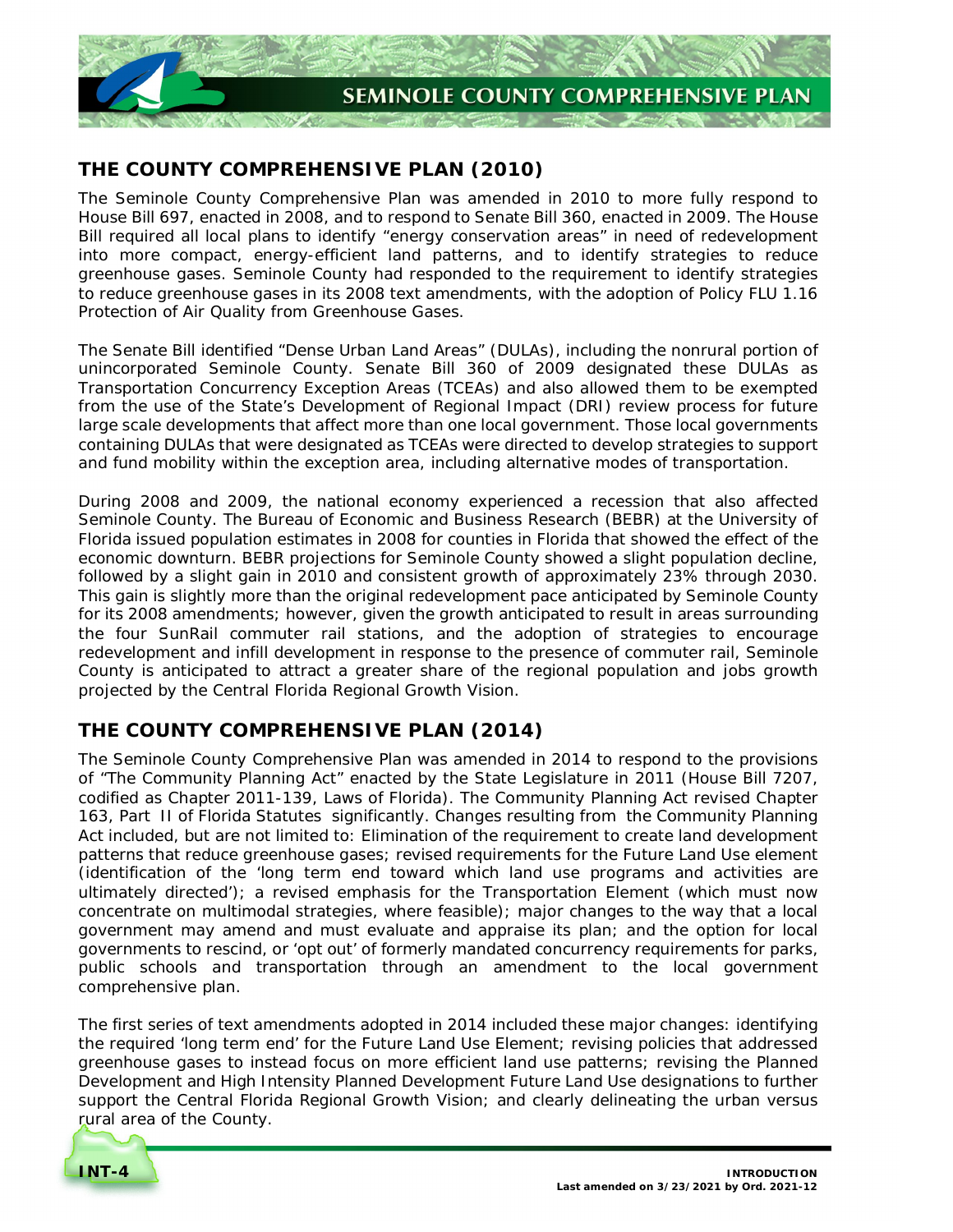# **DEFINITIONS**

 The following section of this Element contains definitions that have been created for use with the Seminole County Comprehensive Plan and the Land Development Code of Seminole County, or definitions taken from identified government programs, laws or publications, or publicly funded planning efforts, such as the Central Florida Regional Growth Vision. All other terms are as defined in Chapter 163, Florida Statutes and shall also apply within the Land Development Code of Seminole County.

# **ACCESSORY USE**

 A use of land or of a building or portion thereof; customarily incidental and subordinate to the principal use of the land or building and located on the same lot as the principal use. Examples include features such as sheds located in the rear yard of a single family home and recreational uses included in condominium or apartment complexes to serve the residents.

# **ADAPTIVE REUSE**

 The installation of a new use within an older building, or within a building originally designed for a special or specific purpose, while retaining historic features, if any, of the original building.

# **ADJACENT**

 For purposes of determining compatibility of land uses and/or the necessity of buffering land uses, 'adjacent' means properties that share a boundary or lot line, properties that touch at a point; properties that are separated by pedestrian, equestrian or bicycle paths (paved or unpaved); or properties that are separated by an alley or a local road.

# **AFFORDABLE HOUSING**

 A dwelling unit for which monthly rents or monthly mortgage payments, including taxes, insurance and utilities, do not exceed 30 percent of that amount which represents the percentage of the median adjusted gross annual income for households or persons indicated in Section 420.0004, Florida Statutes (i.e., Low income, moderate income and very low income households or persons as defined herein). Affordable housing definitions that are prescribed by housing programs administered by the US Department of Housing and Urban Development or the State of Florida may also be used by Seminole County when implementing such programs.

# **AGRICULTURAL USES**

 Uses of land or water for the following purposes: crop cultivation (including crops for biomass purposes), plant nurseries and greenhouses; poultry and livestock production; grazing and pasturing of animals, including horses; veterinary services for livestock and horses; fish hatcheries; dairies; apiculture; silviculture; structures such as stables, barns, sheds, silos, granaries, windmills and related agricultural structures and supportive appurtenances, such as machinery for harvesting and processing of crops and the sale of such machinery; and farm worker and farm owner housing directly associated with land and water in bona fide agricultural use.

# **ANCILLARY USES**

 Uses that are supportive of and subordinate to the principal use or uses of a property or structure; such uses may not be customarily located with the principal use.

# **ANTIQUATED PLAT**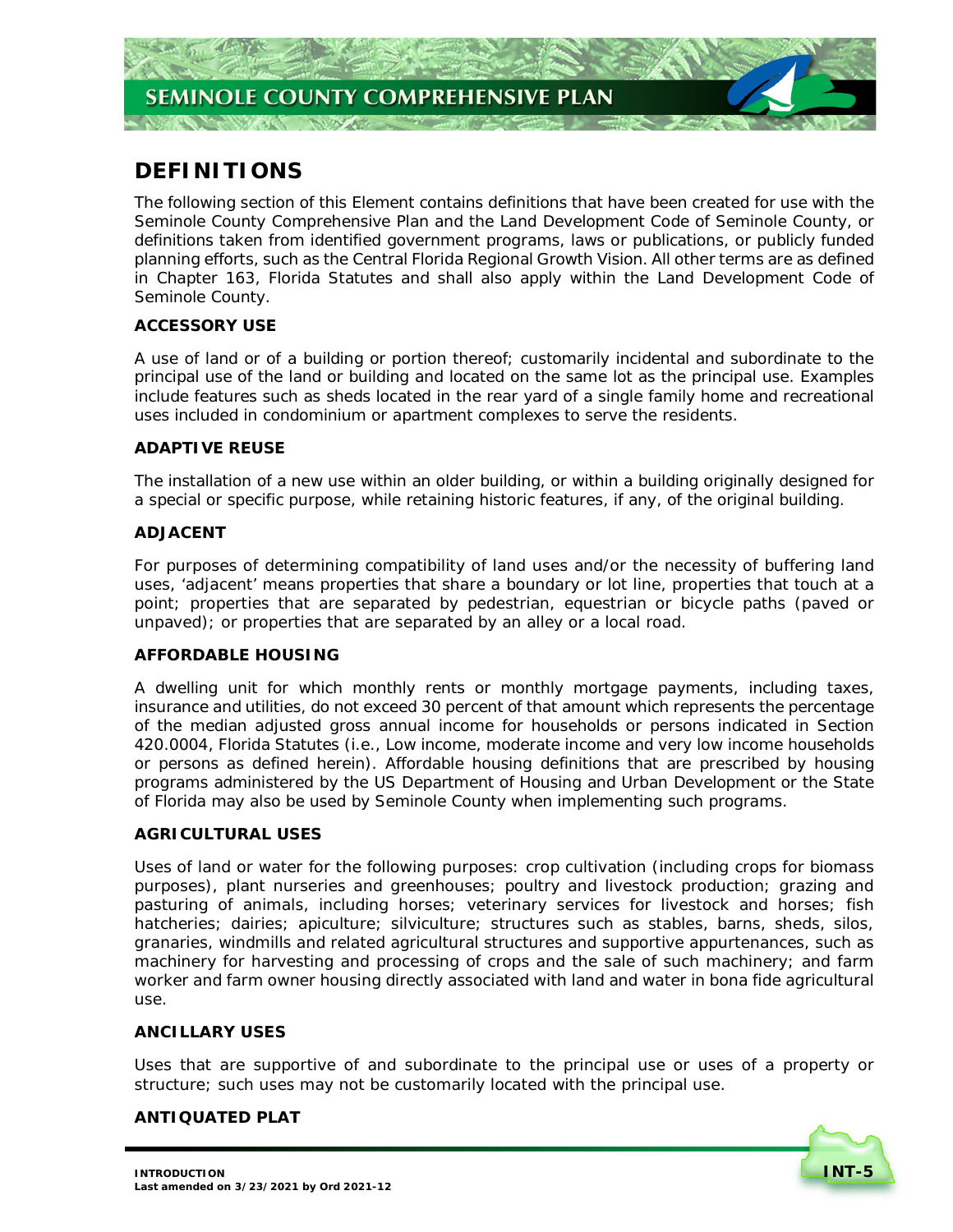

 A subdivision of land that does not comply with current zoning district and/or subdivision requirements, or that has limited development potential due to inadequate public facilities, services or environmental constraints. These generally include lands platted prior to modern land development regulations adopted in 1970. Examples include plats with substandard designs for lot size, configuration, roads or drainage facilities.

# **ANTIQUATED SUBDIVISION**

 A subdivision of land that was created prior to modern land development regulations adopted in 1970 and does not comply with current zoning and/or subdivision standards, typically in terms of lot size, road access, stormwater management or utility service.

#### **AQUIFER**

 A subsurface rock layer that contains water and releases it in appreciable amounts. Aquifers are important reservoirs storing large amounts of water relatively free from evaporation loss or pollution. An aquifer may be porous rock, unconsolidated gravel, fractured rock or cavernous limestone.

# **AREAS OF SPECIAL FLOOD HAZARD (ALSO KNOWN AS SPECIAL FLOOD HAZARD AREAS)**

 Land in the floodplain of a community subject to a one percent or greater chance of flooding in any given year."

### **AREA MEDIAN INCOME**

 Median income is that income which divides the income distribution into two equal parts, with one-half of the cases falling below the median income and one-half falling above. HUD uses the median income for families in metropolitan and non-metropolitan areas to calculate income limits for eligibility in a variety of housing programs, and adjusts the median for different family sizes so that family income is expresses as a percentage of the area median income.

# **BACKLOGGED FACILITY**

 Road on the State Highway System operating at a level of service below the minimum level of service standards, which is not a constrained facility, and which is not programmed for construction adequate to bring it up to the applicable minimum level of service standard in the first three years of the Department's adopted work program or in a local government's capital improvements element.

#### **BIOMASS**

 Organic matter produced by plants. The solar energy contained within the plants can be converted to electricity or fuel.

#### **BONA FIDE AGRICULTURAL USE**

 Land or water areas currently in active use for one or more of the agricultural uses specified herein and eligible for federal, State and local recognition as such for tax purposes.

#### **BUFFER, OPEN SPACE**

 A specified setback between land uses that contains no buildings or signage; a physical dimension intended to reduce the impact of a more intense use on a less intense use.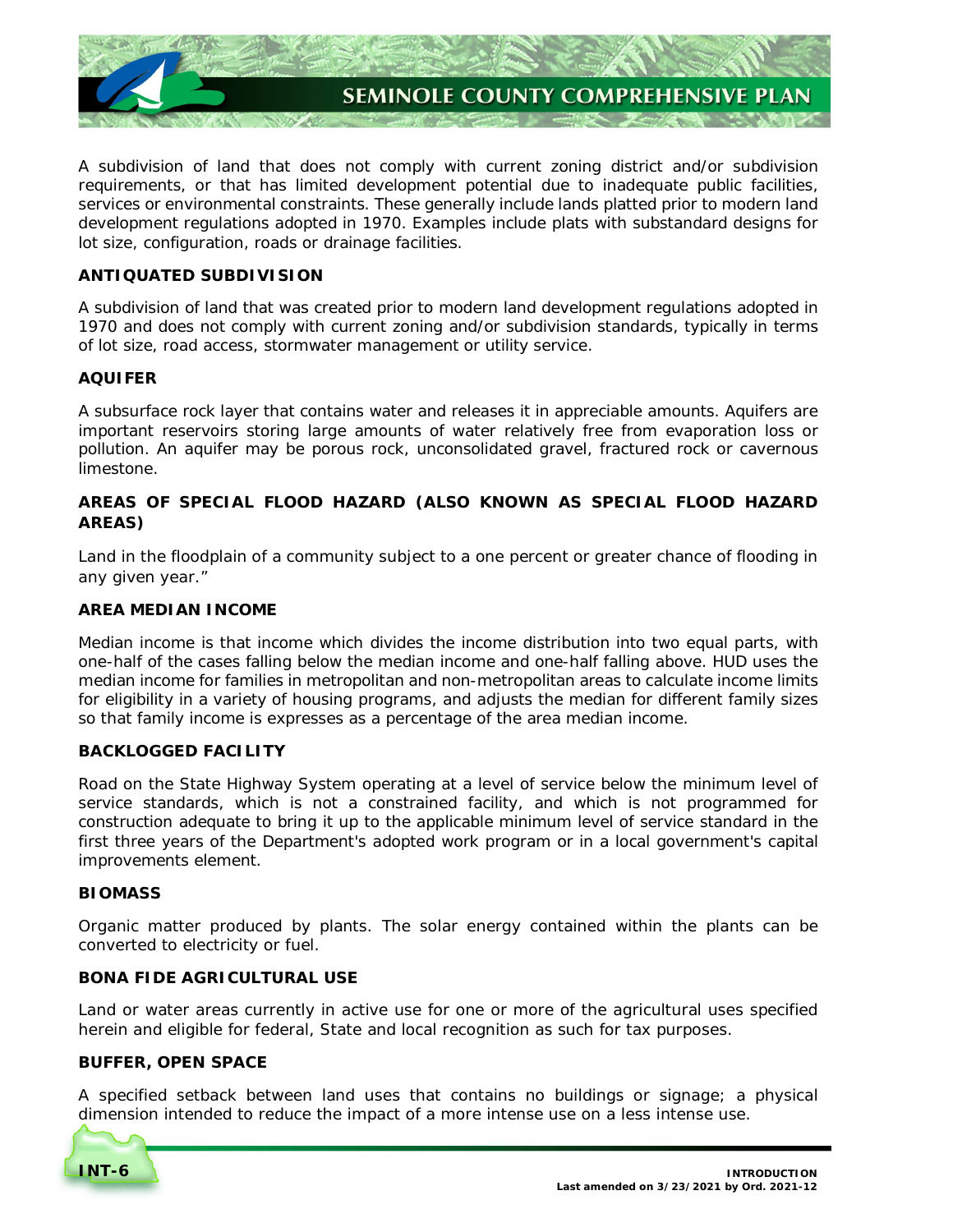

### **BUFFER, VEGETATIVE**

 A permanent strip of perennial native vegetation (or vegetation with low water demands) of a specified width, established and maintained in accordance with an approved landscape plan to minimize the risk of pollutants reaching surface waters, to treat stormwater, and/or to provide a protective transition between land uses and reduce the impact of a more intense use on a less intense use.

# **BUILD-TO LINE**

 The line defining where construction of a building façade is to occur on a lot. A build-to line runs parallel to, and is measured from, the front property line and is established in areas where pedestrian walkability is to be encouraged. Front yard surface parking lots are generally not permitted where a build-to line is established.

### **CENTRAL FLORIDA REGIONAL GROWTH VISION**

 A community-generated guide for the future development of the seven-county Central Florida region that includes Seminole County and contains six regional growth principles to be used by participating governments when making future public and civic investment decisions. (Also known as "How Shall We Grow?")

### **CENTRAL TREATMENT FACILITY/PLANT**

 A large water or sewage treatment facility providing service to a number of customers over a broad area.

# **CLOSED LOOP SIGNAL SYSTEM**

 A series of coordinated traffic signals that contains a high level of communication intelligence capable of being truly traffic responsive and user friendly. The system is a relatively inexpensive tool to maintain road-way capacity.

### **CLUSTER DEVELOPMENT**

 A development in which structures and infrastructure are grouped together, lot sizes are reduced and the overall density or intensity is not increased; grouping together of structures creates common open space areas which are permanently restricted from development through recorded binding legal instruments. Clustering may be used to preserve rural character of an area, or to preserve a valued land or water resource.

### **COMMUNITY COMMERCIAL CENTER**

 This type of commercial center is designed to serve the general retail and service needs of a populated area lying 3 to 5 miles from the facility. Allowable uses include grocery stores, department stores, personal services, offices, restaurants and entertainment establishments. The intensity of a community commercial center generally ranges from 75,000 square feet to 400,000 square feet, with 150,000 square feet representing a typical facility. Because community centers are supported by a large population base of 40,000 to 150,000 people and draw both local and passerby traffic, they are most appropriately located at the intersection of collector and arterial roadways.

### **COMMUNITY PARK**

 A community park typically ranges in size between 10 to 20 acres. The core experience features a mixture of uses, including team and league sports. The facility is intended to provide "something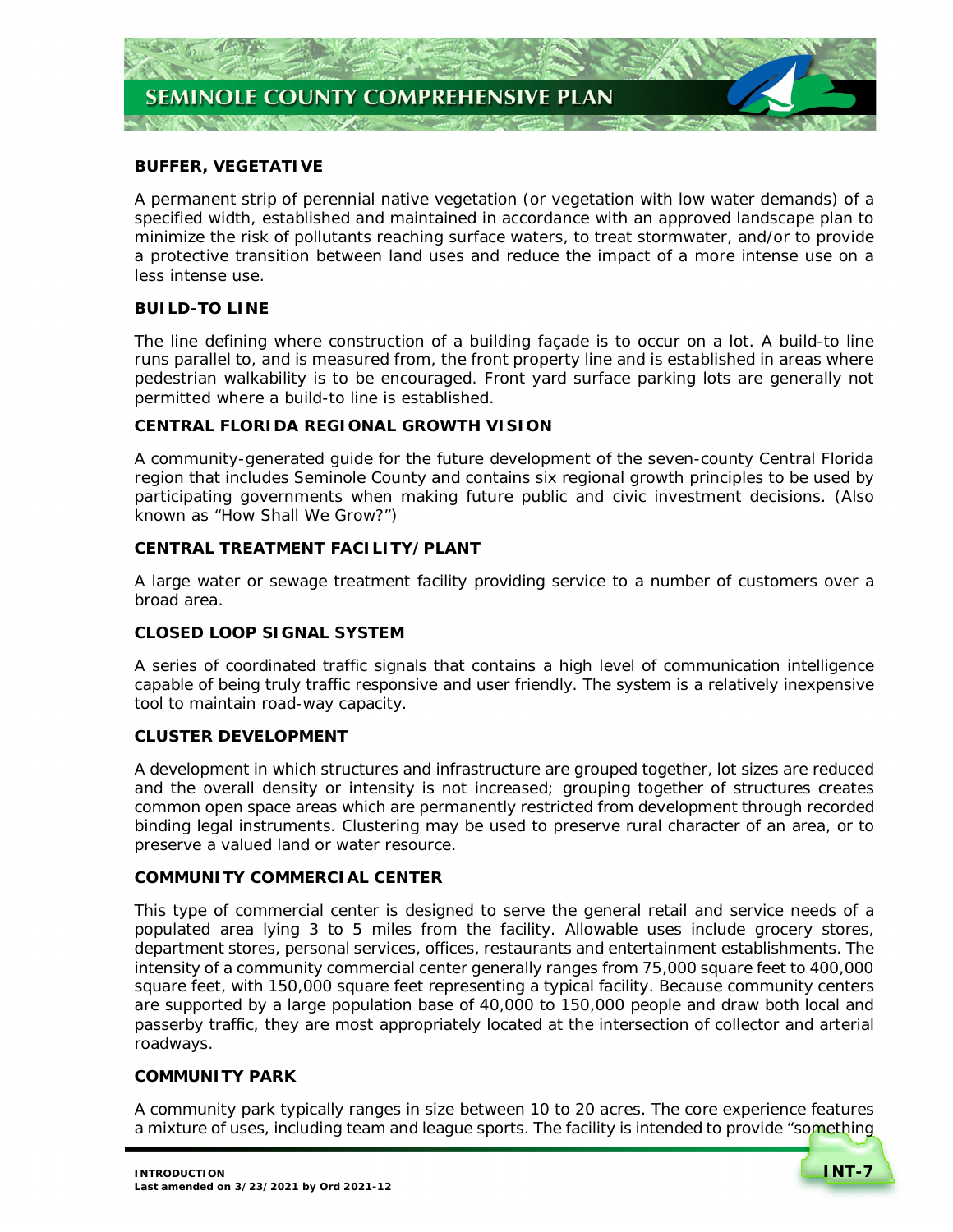

 for everyone" and to be located not far from home. A community park may be located in urban, suburban or rural areas. Access may be by walking, biking, driving or transit. Common facilities may include: sports courts, ballfields, paths and trails, open spaces, playgrounds, restrooms, dog parks and vehicular and bicycle parking. The service area for urban and suburban development is 5 miles; for rural development, the service area is 10 miles.

# **COMMUNITY RESIDENTIAL HOME**

 The term "community residential home" shall be defined as set forth in Section 419.001, Florida Statutes, or its successor provisions.

# **COMPACT DEVELOPMENT**

 A land use development pattern that features most of the following: clustering of structures and shared or reduced infrastructure and infrastructure costs; preserved agricultural, environmentally significant or historic areas; a mix of uses that enables a concentration of population and/or employment; interconnected streets that enable multimodal mobility; innovative and flexible parking approaches and medium to high densities of population where appropriate. Compact development patterns can also be used for a single use (such as an employment center or a single family or townhouse development), and are appropriate in rural, suburban and urban settings, wherever preservation of land and reduced infrastructure costs are appropriate.

# **COMPATIBILITY**

 A condition in which land uses can coexist in relative proximity to each other in a stable fashion over time such that no use is unduly negatively impacted directly or indirectly by another use.

# **COMPLETE STREET**

 Streets that are planned and designed in a context sensitive manner, operated and maintained to safely accommodate people of all ages and abilities, including pedestrians, cyclists, transit users, motorists and freight and service operators. Depending upon context, urban complete streets may include sidewalks, marked and signalized crosswalks, pedestrian islands or medians, bicycle facilities and transit lanes; rural complete streets may include widened, paved or stabilized shoulders, trails and riding paths. A complete streets program recognizes that streets may serve multiple uses, including through travel, local access, recreational activities, social, and retail needs. While there is no singular design for a complete street, the intent of a complete street is to improve safety for all users while increasing mobility options.

# **CONCURRENCY**

 A requirement of Florida Statutes mandating that certain public services and facilities meet or exceed the level of service standards established in the Capital Improvements Element required by Section 163.3177, Florida Statutes, and are available for a development in accordance with the requirements of Florida Statutes, or that development orders and permits are conditioned on the availability of these public facilities and services necessary to serve the proposed development without reduction in Level of Service. The Concurrency requirement does not apply to public transit facilities, defined by state law to include: transit stations and terminals, transit station parking, park-and-ride lots, intermodal public transit connection or transfer facilities and fixed bus, guideway and rail stations.

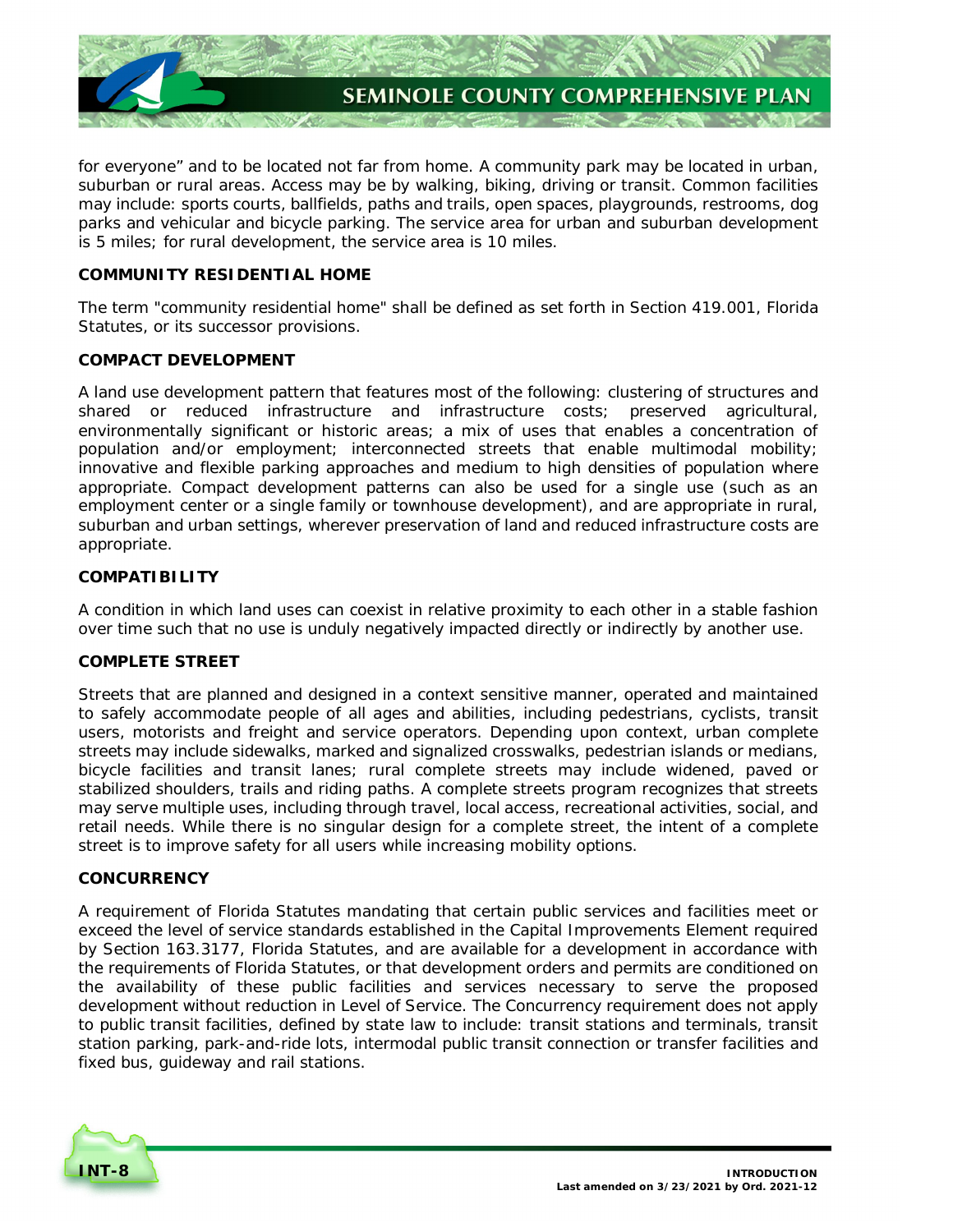# **CONSERVATION AND RECREATIONAL LANDS PROGRAM**

 Created by the Florida Legislature (Section 253.023, Florida Statutes). and implemented by the Department of Natural Resources, this program was originally dedicated to acquiring and managing environmentally sensitive lands and other lands for recreation, water management and preservation of significant archaeological and historical sites. The areas to be purchased were selected by the Land Acquisition Selection Committee which annually ranks proposed projects according to criteria in Chapter 18.8, Florida Administrative Code. The Governor and Cabinet make final selection for acquisition based on recommendations made by the Committee. The program was replaced first by the Preservation 2000 Act, and then by the Florida Forever Act.

# **CONSTRAINED FACILITY**

 Road on the State Highway System operating at a level of service below the minimum level of service standards and on which it is not feasible to add two or more through-lanes to meet current or future traffic needs because of physical, environmental or policy constraints. Physical constraints primarily occur when intensive land use development is immediately adjacent to roads making expansion costs prohibitive. Environmental or policy constraints primarily occur when decisions are made not to expand a road based on environmental considerations, operational considerations or documented policy. *(Source: FDOT definition.)* 

# **CONSUMPTIVE USE PERMIT**

 A permit issued by a Florida Water Management District (such as the St. Johns Water Management District) that specifies the maximum amount of water that can be withdrawn from a regulated water resource by the permit holder.

# **CONTEXT SENSITIVE SOLUTIONS**

 A collaborative, interdisciplinary planning approach that involves all stakeholders in developing a transportation facility that complements its physical setting and preserves scenic, aesthetic, historic and environmental resources while maintaining safety and mobility. (Federal Highway Administration definition).

# **CONTEXT SENSITIVE DESIGN**

 An engineering design process that emphasizes features that help a transportation project fit harmoniously into a community, such as inclusion of brick paver or contrasting color crosswalks, curbing detail, form liners for bridges and similar aesthetic features. (Federal Highway Administration definition.)

### **CORRIDOR OPEN SPACE**

 Corridor open spaces are areas through which wildlife and/or people may travel and which may connect residential or recreational areas. They may also be designed to provide leisure activities and for aesthetics. Typical corridors include rivers, creeks, utility easements, thoroughfares, scenic roads and recreation trails. Wetland and floodplain areas are often associated with water-based corridors.

#### **COUNTRYSIDE**

 Land areas which historically contained agricultural uses and may continue to do so, but which are generally characterized by a relationship to natural and environmental systems, either in private or public ownership. Human habitation is found in one of the following forms: large tracts of land that may allow agricultural uses and roadside produce stands; estate subdivisions

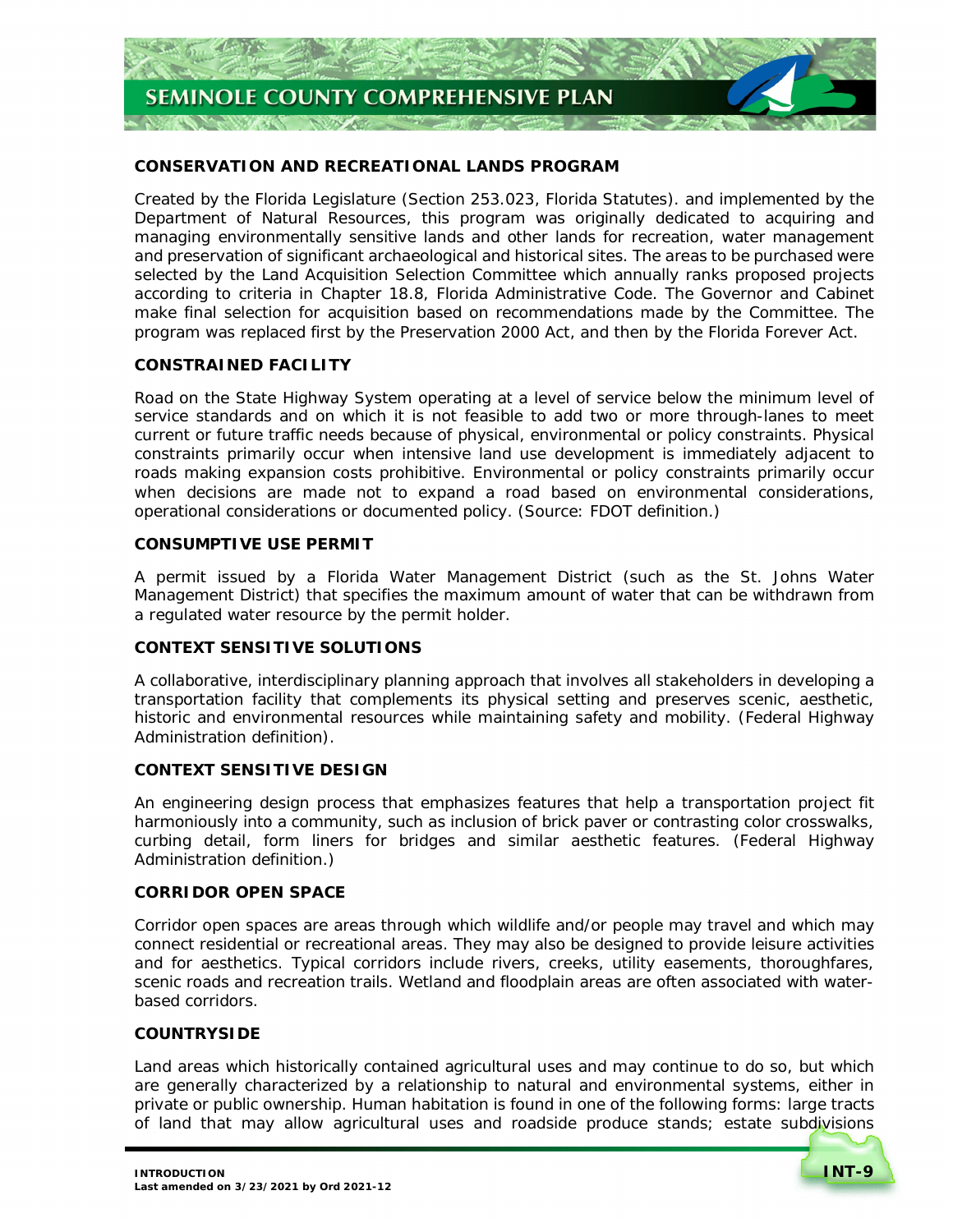

 developed in harmony with natural systems and not visible from transportation corridors; rural settlements (pockets of development that have historic significance and include residential densities greater than one dwelling unit per net acre) and rural commercial 'crossroad' centers providing services to residents of the countryside. Unlike Urban Centers, the Countryside is characterized by open lands that are not landscaped. The cross sections of transportation corridors that serve the Countryside do not contain urban features such as streetlights, sidewalks, curb and gutter drainage systems. Residential structures (other than farmhouses) are not visible from the roadways. (Definition from Central Florida Regional Growth Vision)

# **COUNTY ROAD SYSTEM**

 All collector roads in the unincorporated areas of a county and all extensions of such collector roads into and through any incorporated areas; all local roads in the unincorporated areas and all urban minor arterial roads not in the State Highway System.

# **CRIME PREVENTION THROUGH ENVIRONMENTAL DESIGN**

 A multi-disciplinary approach to deterring criminal behavior through the use of strategies that rely on the ability to influence a potential offender's decisions that precede criminal acts. these design strategies emphasize the use of 'defensible space' design features, such as natural surveillance and natural access control, that enhance the perceived risk of detection, thus deterring criminal action.

# **DENSE URBAN LAND AREA**

 A county, including the municipalities located therein, which has an average of at least 1,000 people per square mile of land area. The Office of Economic and Demographic Research (Office) within the Legislature shall annually calculate the population and density criteria needed to determine which jurisdictions qualify as dense urban land areas by using the most recent land area data from the decennial census conducted by the Bureau of the Census of the United States Department of Commerce and latest available population estimates determined pursuant to section 186.901, Florida Statutes. If any local government has had an annexation, contraction or new incorporation, the Office shall determine the population density using the new jurisdictional boundaries as recorded in accordance with section 171.091, Florida Statutes.

# **DENSITY**

 An objective measurement of the number of people or residential units allowed per net unit of developable land. (Source: Section 163.3164, Florida Statutes)

# **DEVELOPMENT**

 The carrying out of any building activity or mining operation, the making of any material change in the use or appearance of any structure or land, or the dividing of land into three or more parcels. This term does not include the use of land for the purpose of growing plants, crops, trees, and other agricultural or forestry products, or the raising of livestock; or for other agricultural purposes. *[Sources: Section 380.04(1) and 380.04(3)(f), Florida Statutes (Florida Statutes.)]* 

# **DEVELOPMENT ORDER**

 An order granting, denying or granting with conditions an application for a development permit.  *(Source: Section 163.3164, FS)* 

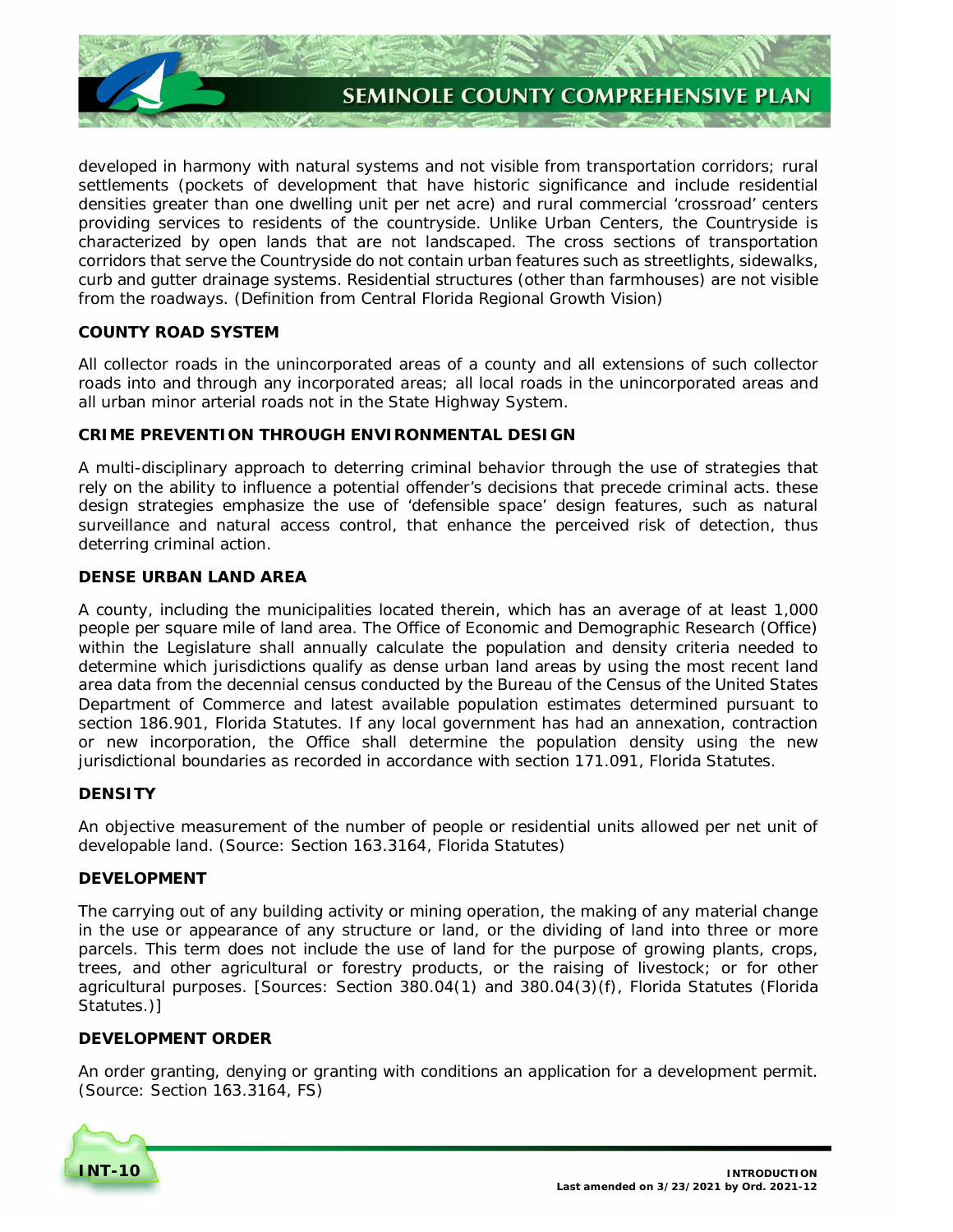

### **DEVELOPMENT PERMIT**

 A building permit, zoning permit, subdivision approval, rezoning, certification, special exception, variance, conditional use or any other official action of local government having the effect of permitting the development of land. *(Source: Section 163.3164, FS)* 

# **DWELLING UNIT, ACCESSORY (ADU)**

 A dwelling unit, subordinate in size to the principal dwelling unit, which is attached to a principal unit, or located on the same lot, and having an independent means of entry. There shall be a maximum of one (1) accessory dwelling unit per single family lot or parcel.

# **DWELLING UNIT, PRINCIPAL**

 The larger of the two dwelling units on a lot or parcel wherein an accessory dwelling unit (ADU) is located. Where an ADU is proposed as new construction, the principal dwelling unit shall be constructed prior to or concurrently with an accessory unit.

### **ECOLOGICAL FOOTPRINT**

 A tool for determining the sustainability of a way of life; the 'footprint' is the total amount of productive land required to produce the food, housing, transportation, consumer goods and services needed to sustain the way of life.

### **ENVIRONMENTALLY SENSITIVE LANDS OVERLAY**

 Seminole County defines the "Environmentally Sensitive Lands Overlay" to mean areas inundated during the 100-year flood event or identified by the National Flood Insurance Program as an A Zone or V Zone on Flood Insurance Rate Maps or Flood Hazard Boundary Maps, and lands identified as Wetlands contained within Seminole County on the maps of the St. Johns Water Management District. Nothing in this definition shall be construed to prohibit silviculture operations which employ the Florida Department of Agriculture and Consumer Affairs Best Management Practices as revised in 1993. The *FLU Exhibit: FLU Series - Environmentally Sensitive Lands Overlay* shall be updated and adopted as an amendment to the Seminole County Comprehensive Plan each time the National Flood Insurance Rate Maps and/or District Wetlands maps are updated. The Environmentally Sensitive Lands Overlay shall apply to unincorporated Seminole County.

#### **EFFLUENT TAKEBACK PROGRAM**

 Program allowing or requiring the piping of reuse water back to a development for use in commercial activities or landscape irrigation. This water cannot be used for any purpose that may involve human consumption (fruit eaten raw, showers, etc.).

#### **ENERGY-EFFICIENT LAND USE PATTERNS**

 An arrangement of land uses that will reduce energy use by the transportation sector and increase energy efficiency by electric power generation and transmission systems, as well as enable use of multiple forms of sustainable energy.

### **ESSENTIAL SERVICES PERSONNEL**

 Households in which one or more of the wage-earners, employed by either the private or the public sector, are compensated for provision of services essential to Seminole County, including but not limited to: teachers and educators, police and fire personnel, government employees, healthcare personnel, and skilled building trades personnel.

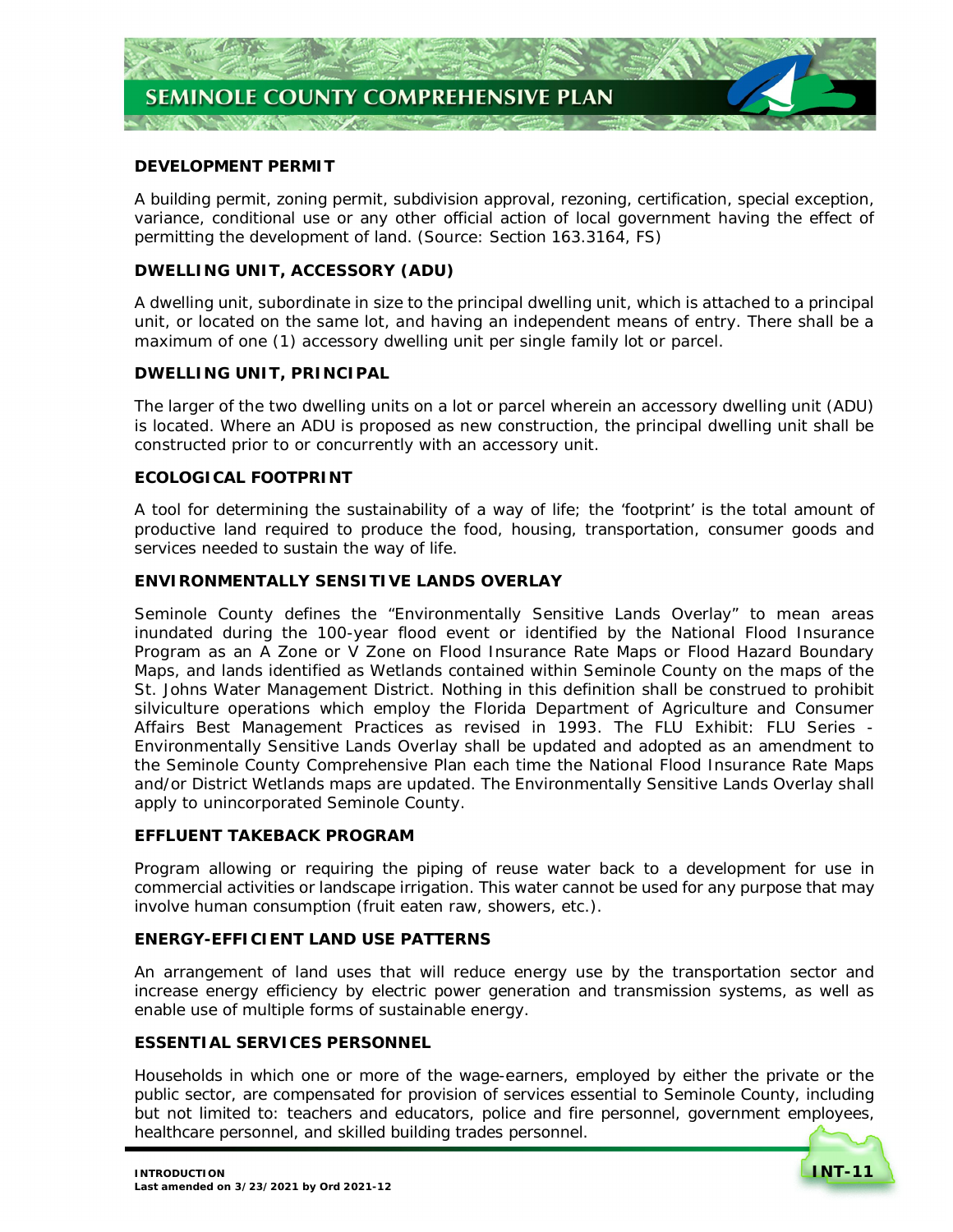

# **EXCLUSIVE TRANSIT FACILITY (TRANSIT WAY, FIXED GUIDEWAY)**

 A physically separated rail or road lane reserved for multi-passenger use by rail cars, busses, or van pools. Exclusive transit facilities or transit ways do not include high occupancy vehicle lanes.

# **EXISTING URBANIZED AREA**

 Area consisting of an incorporated place and adjacent densely settled area that together have a population of 50,000 or more and generally an overall population density of at least 1,000 people per square mile.

# **EXTREMELY LOW INCOME HOUSEHOLDS (FORMERLY KNOWN AS POVERTY LEVEL HOUSEHOLDS)**

 One or more persons or a family, the total annual adjusted gross income of which does not exceed 30 percent of the median annual adjusted gross income for households within the metropolitan statistical area (MSA), or, if not within an MSA, within the county in which the person or family resides, whichever is greater.

# **FIVE ACRE RESOLUTION OR FIVE ACRE SUBDIVISION**

 A division of land permitted prior to March 30, 1992 (Ord. 92-5), and which was not subject to the normal requirements of the subdivision regulations. This provision allowed a subdivision with lots of 5 acres or more, and no new roads or easements were required to be created. After the date of March 30, 1992, no additional subdivisions of this nature were permitted, but those created prior to this date are legal conforming uses.

# **FLOODPRONE AREAS**

 Areas inundated during a 100-year flood event or areas identified by the National Flood Insurance Program as an A Zone on flood insurance rate maps or flood hazard boundary maps.

# **FLOODWAY**

The channel of a river and the portion of the overbank floodplain that carries most of the flood.

# **FLOOR AREA RATIO**

 The square feet of building divided by the net buildable acres within a development site, used as a measure of the intensity of nonresidential development.

# **FLORIDA FOREVER PROGRAM**

 Created by the Florida Legislature (Section 259.105, Florida Statutes) and implemented by the Division of State Lands in the Department of Environmental Protection through Rules 9K-7 and 9K-8, Florida Administrative Code, this program provides a means of preserving and managing unique natural resources, archaeological and historic sites through acquisition. The program is a successor to the Preservation 2000 Program (which was, in turn, a replacement for the Conservation and Recreational Lands or 'CARL' Program). Projects may be nominated for consideration for the Florida Forever Program by any federal, State or local agency, or a private citizen or conservation group, but property owners must be notified. The program provides greater focus on urban and community parks; emphasis on purchasing water resources and water supply and a new emphasis on purchasing conservation easements that do not have to be held in fee title by the state. Funds are also allowed to be used for facilities development, ecological restoration and invasive species removal, and for conducting species inventories and land management planning. Acquisition recommendations are considered by the Acquisition and

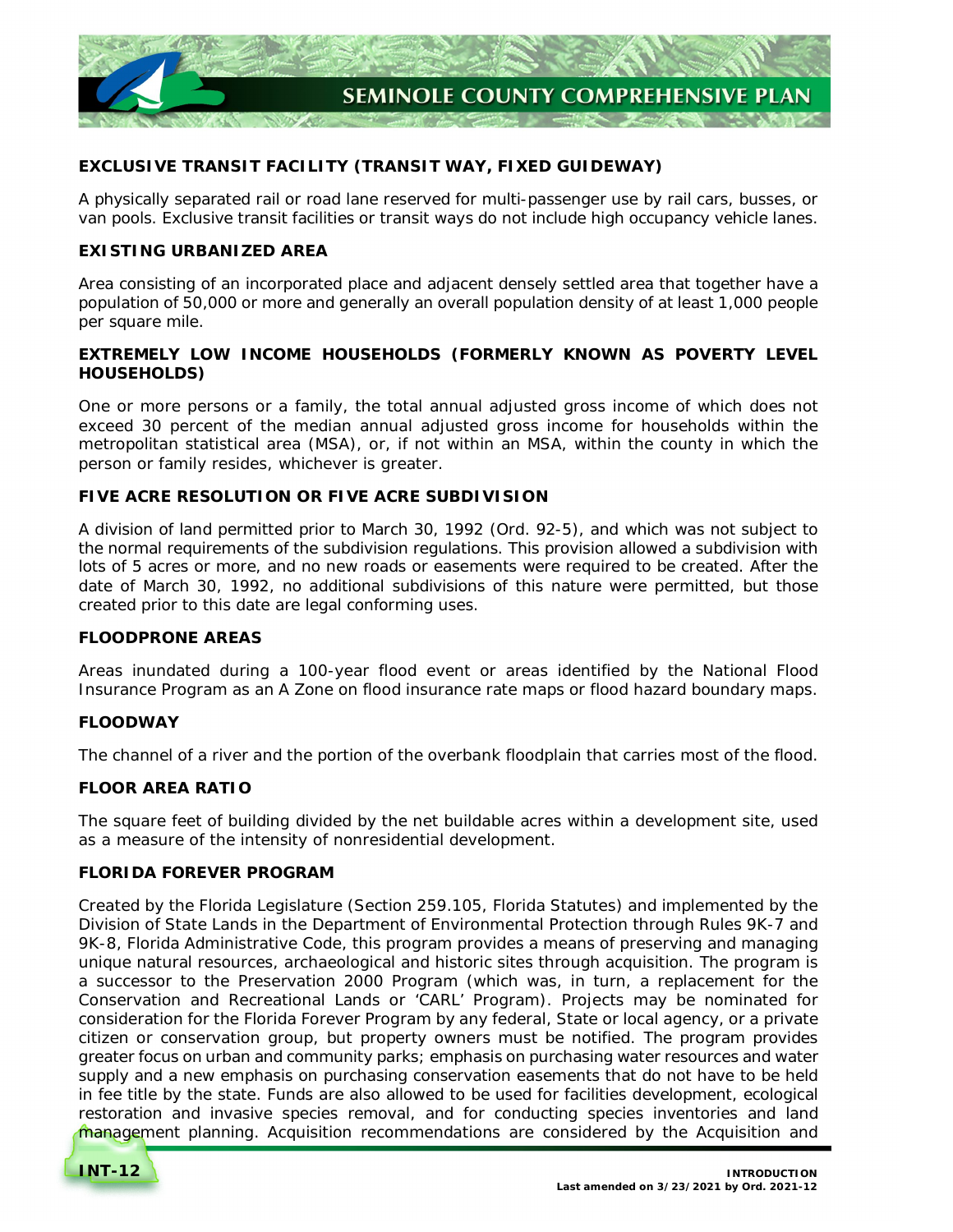

 Restoration Council (nine members representing state agencies and four additional members with scientific backgrounds nominated by the Governor). The overall Florida Forever list is submitted to the Governor and Cabinet for approval.

### **FLORIDA-FRIENDLY LANDSCAPING**

 Landscaping practices designed to preserve Florida's natural resources and protect the environment.

# **FLORIDA INTRASTATE HIGHWAY SYSTEM**

 A system of limited access and controlled access facilities on the State Highway System which has the capacity to provide high-speed and high-volume traffic movements.

# **FOSTER CARE FACILITY**

 The term "foster care facility" shall be defined as set forth in Section 393.063, Florida Statutes, or its successor provisions.

# **FREEWAYS**

 Multilane divided highways having a minimum of two lanes for exclusive use of traffic in each direction and full control of ingress and egress. This includes all fully controlled limited access principal arterials, excepting Toll Roads.

# **FUNCTIONAL CLASSIFICATION**

 Assignment of roads into systems according to the character of service they provide in relation to the total road network. Basic functional categories include arterial roads, collector roads and local roads.

#### **GEOGRAPHIC SERVICE AREA**

 For recreational facilities, a geographic service area identifies the time or distance which a resident is willing to travel to use a given park of facility.

#### **GOAL**

 The long-term end toward which programs or activities are ultimately directed. (Source: Section 163.3164, Florida Statutes).

### **GREEN BUILDING PRACTICES**

 Green building design and construction practices address: sustainable site planning; safeguarding water; energy efficiency; conservation of materials and resources and indoor environmental quality. (Website of US Green Building Council, Atlanta Chapter.)

#### **GREENFIELD DEVELOPMENT**

 Development on lands that have been used for agricultural, forestry or other private open space uses, and have not previously contained residential, commercial or industrial uses.

# **GREEN INFRASTRUCTURE, REGIONAL SCALE**

 A strategically planned and managed network of natural areas, parks, greenways, working landscapes (such as agricultural areas with conservation values and floodways) and other open spaces that supports native plant and animal species, ensures clean water; conserves

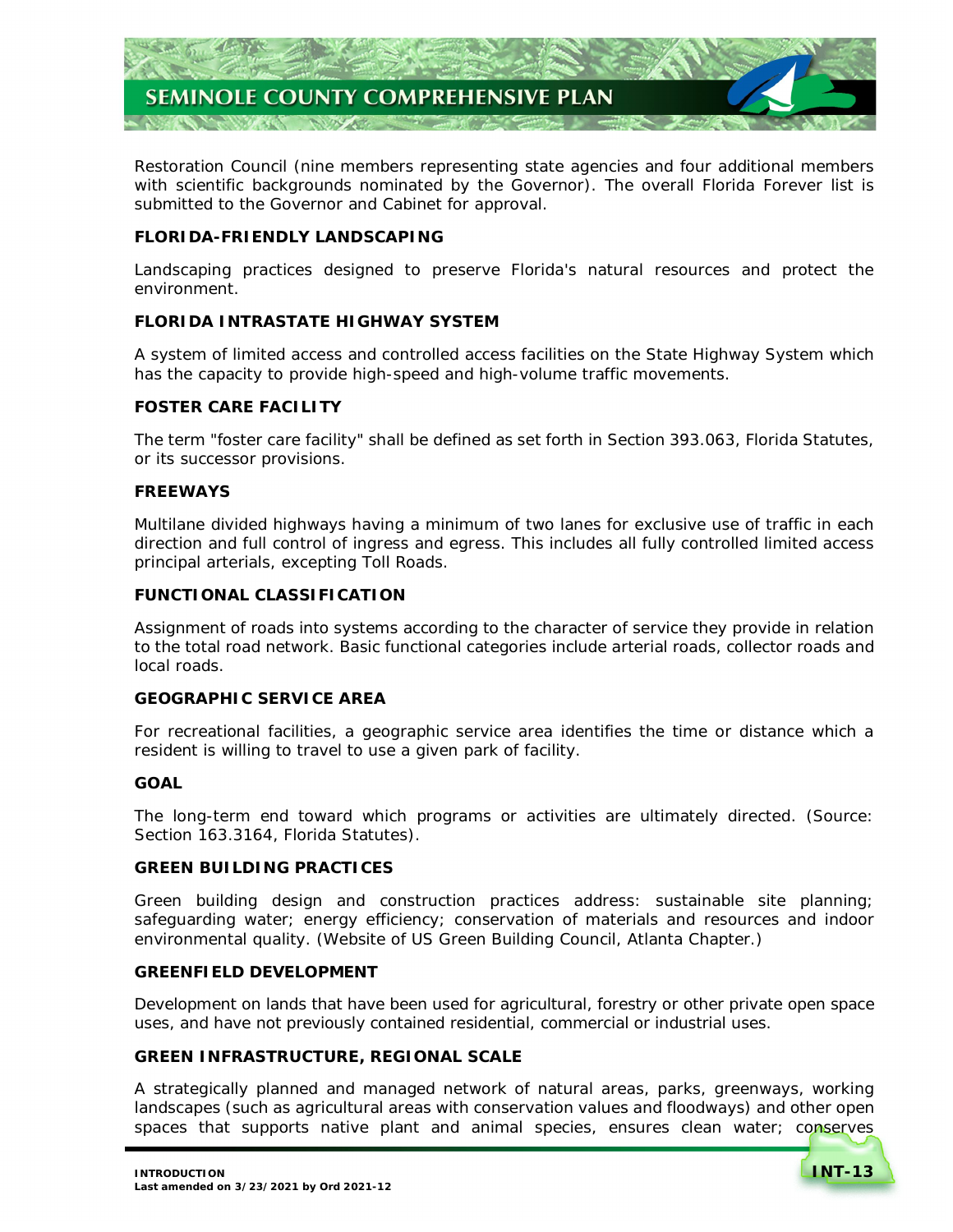

 ecosystem values and functions; protects, restores or mirrors the natural water cycle; and provides a wide array of benefits to people and wildlife.

# **GREEN INFRASTRUCTURE, NEIGHBORHOOD OR SITE SCALE**

 Stormwater management systems that imitate nature by using vegetation, soil and other small scale or larger scale elements to absorb or manage stormwater. Green infrastructure may be used instead of or together with 'gray infrastructure', such as conventional storm sewers and stormwater treatment facilities that discharge to surface water bodies. Smaller scale green infrastructure elements may include rain harvesting (disconnecting downspouts and using rain barrels); planter boxes; rain gardens (also known as bioretention cells); green roofs and bioswales. Larger scale elements may include permeable pavements for onsite sidewalks and parking lots, and to connect to offsite sidewalks and trails; use of indoor bicycle lockers to reduce need for surface parking; 'green' streets and alleys (use of bioswales, permeable pavements for pedestrian, bicycle and multipurpose trail areas, trees, and planter boxes as a standard part of the street and alley design); urban tree canopy areas on sites and in neighborhoods; and designated conservation areas, open space areas and preservation easements on sites and within neighborhoods.

### **GREENPRINT**

 The network of Central Florida's critical lands and waters, other open space and recreational areas that are exceptional natural resources to be preserved either through the use of public funds or private incentives. (Concept identified by Central Florida Regional Growth Vision – "How Shall We Grow?".)

#### **GREEN ROOFS**

 Ecological roof gardens that improve a building's thermal insulation, absorb less heat, produce oxygen, absorb carbon dioxide, filter air pollution and absorb and/or manage a portion of rainwater falling onto it, thus slowing stormwater runoff.

#### **GROUP HOME FACILITY**

 The term "group home facility" shall be defined as set forth at Section 393.063, Florida Statutes, or its successor provisions.

# **HEADWAY**

Time interval between vehicles moving in the same direction on a particular route.

#### **HOME OCCUPATION**

 Any occupation or activity carried on by a member of the family residing on the premises, provided no article is sold or offered for sale, except such as may be produced by members of the immediate family residing on the premises, and no sign is used other than a name plate not more than one (1) square foot in area, attached to, and not projecting from, the building or no display that will indicate from the exterior that the building is being utilized in part for any purpose other than that of a dwelling. Home occupation shall include the use of premises by a physician, surgeon, dentist, lawyer, clergyman, or other professional persons for consultation or emergency treatment, but not for the general practice of his profession. Any home occupation that creates objectionable noise, fumes, odor, dust, or electrical interference shall be prohibited. Floor area utilized for home occupations shall not exceed twenty-five (25) percent of the total floor area of the dwelling structure.

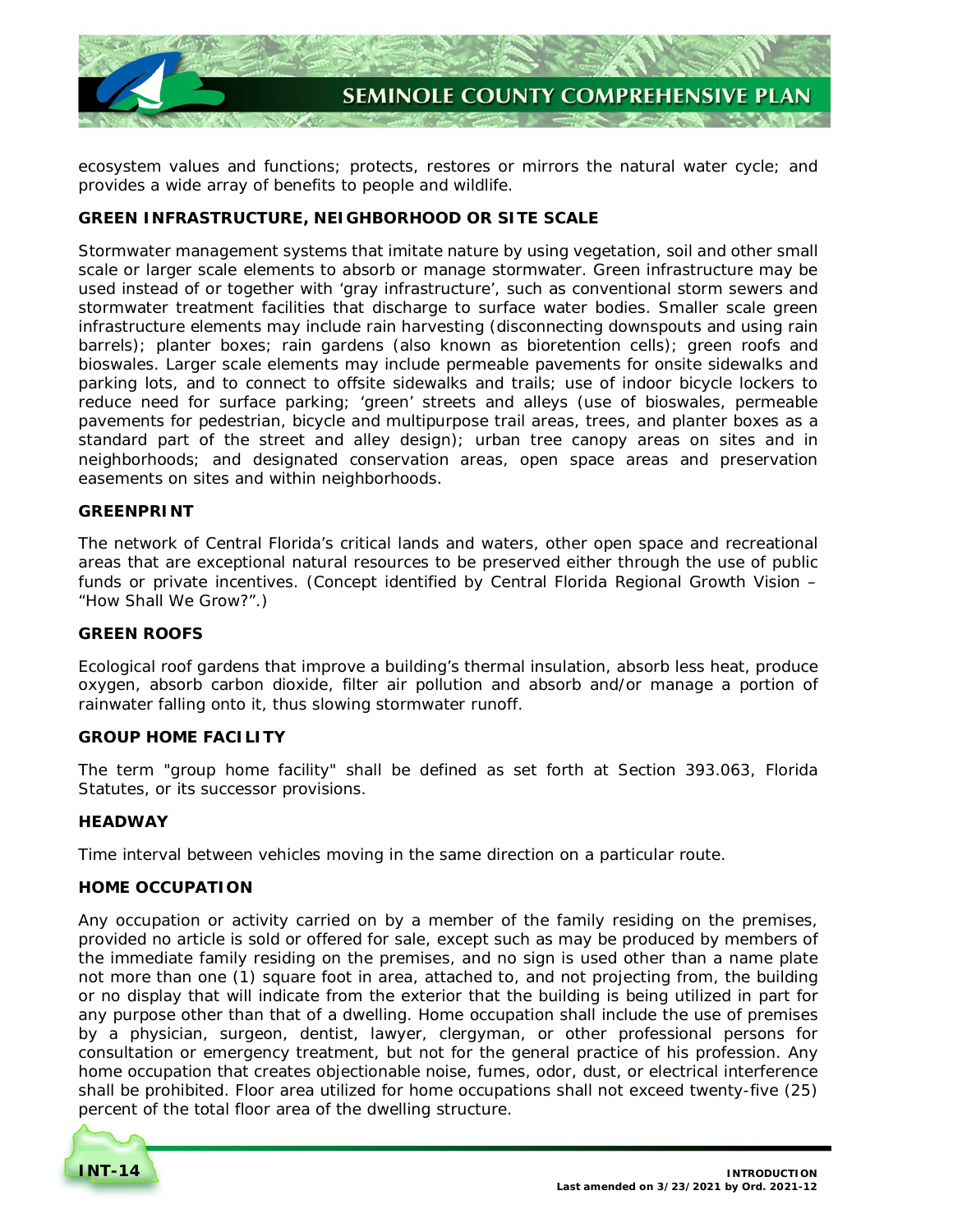

# **INTENSITY**

 An objective measurement of the extent to which land may be developed for nonresidential purposes. (An example is 'Floor Area Ratio', defined above.)

### **JOINT PLANNING AGREEMENT**

 An interlocal agreement enabled by Chapter 163.3171 and adopted through appropriate official action that provides for joint policies and programs on annexation, future land use designations, provision of services and conflict resolution.

### **LAND DEVELOPMENT CODE**

 The Land Development Code of Seminole County is a set of ordinances enacted by the Board of County Commissioners to regulate the development of private property in unincorporated Seminole County in accordance with the zoning districts within the Code, including such aspects of development as allowable uses, required yards, maximum building heights, parking and signage. The Land Development Code implements the policies of the Seminole County Comprehensive Plan.

### **LAND USE DESIGNATION**

 Classification of land use that explains the allowed range of densities (numbers of housing units per acre or other similar measure) and/or intensities (number of square feet of nonresidential building or similar measure), general types of uses allowed, and zoning district or districts allowable within that land use classification. Land use designations represent the long-range desired use of a property A land use designation is not a development order or development permit; it does not grant permission to begin construction, and does not automatically assure rezoning to a particular zoning district. The uses identified in the definitions for land use designations are intended to identify the range of uses allowable within each designation. All uses noted as examples are not permitted within each zoning classification permitted within the designation. The Land Development Code identifies the particular uses permitted within particular zoning classifications.

# **LAND USE OVERLAY**

 A geographic area specified within the Future Land Use Element of the Seminole County Comprehensive Plan that is placed over an existing Future Land Use designation or designations and which identifies special conditions in addition to, or overriding, the provisions of the underlying base future land use under set circumstances as specified by the overlay. The overlay can share common boundaries with the underlying future land use designation(s) or may cut across the boundaries of the underlying designations. The purposes of the overlay may include preservation of a specific resource or public asset, protection of public safety from a hazard, or identification of areas in which urban development of a specified form is desired and for which incentives may be offered to encourage such development.

#### **LEACHATE COLLECTION SYSTEM**

 A pipe system buried in the landfill designed to remove water and other liquids which soak through the landfill mass. The leachate is then transported to a sewage disposal plant or sprayed back over the landfill to reduce the water content.

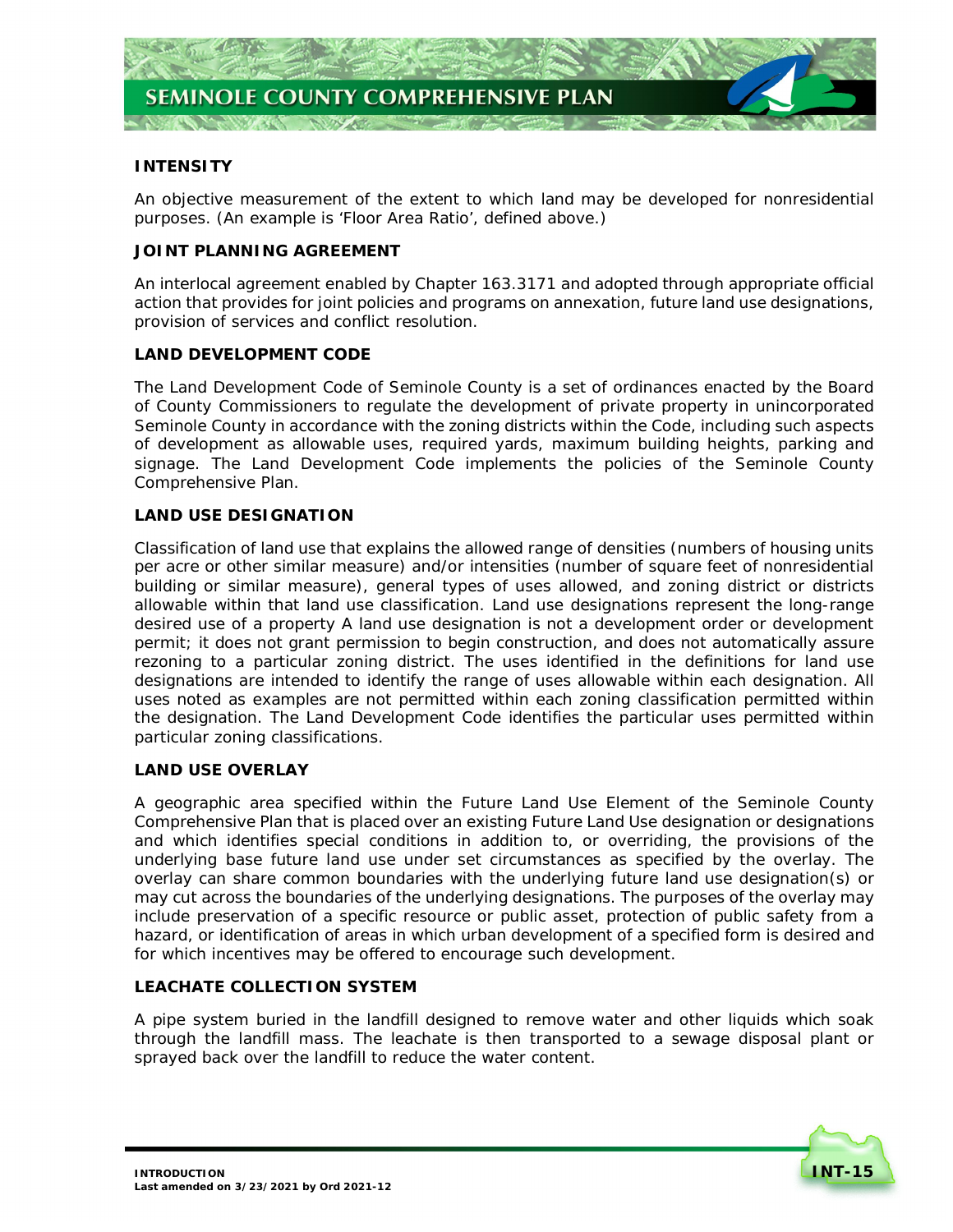

# **LEED**

 Leaders in Energy and Environmental Design, a building environmental certification program developed and operated by the United States Green Building Council.

# **LEVEL OF SERVICE (PARKS)**

 An indicator of the extent or degree of service provided, based on the operational characteristics of a facility both from a programming and maintenance standard.

# **LEVEL OF SERVICE (TRAFFIC)**

 For highways is a qualitative measure describing operating conditions within a traffic stream and driver perception of the quality of traffic flow. Levels range from A to F with level of service A representing the best operating conditions and level of service F representing the worst operating conditions as defined by the Transportation Research Board "Special Report 209 Highway Capacity Manual".

### **LEVEL OF SERVICE**

 An indicator of the extent or degree of service provided by, or proposed to be provided by a facility based on the operational characteristics of the facility. Level of service indicates the capacity per unit of demand for each facility, providing a measure indicating the planned operating condition or capacity of a service according to a measurable unit, as in 'gallons per capita' for water or wastewater service.

### **LIMITED ACCESS FACILITY**

 A street or highway especially designed for through traffic, and over, from or to which owners or occupants of abutting land or other persons have no right or easement of access, light, air or view by reason of the fact that their property abuts upon such limited access facility or any other reason. Such highways or streets may be facilities from which trucks, buses and other commercial vehicles may be excluded or they may be facilities open to use by all customary forms of traffic.

# **LOCAL ROAD**

 A route providing service which is of relatively low average traffic volume, short average trip length or minimal through-traffic movements, and high land access for abutting property.

# **LOT**

 A lot is the least fractional part of subdivided lands with limited fixed boundaries, and an assigned number, letter, or other name through which it may be identified.

# **LOW IMPACT DEVELOPMENT**

 An approach to stormwater management that incorporates land planning and design practices to reduce impact to water quality from urban development. The practices encourage preservation of natural resources; allow development in a manner that mitigates potential environmental impacts; reduces costs of stormwater management systems; uses integrated management practices to reduce runoff and reduces discharge of pollutants into the environment.

# **LOW INCOME PERSONS, LOW INCOME HOUSEHOLD**

 One or more persons or a family, the total annual adjusted gross income of which does not exceed 80 percent of the median annual adjusted gross income for households within the

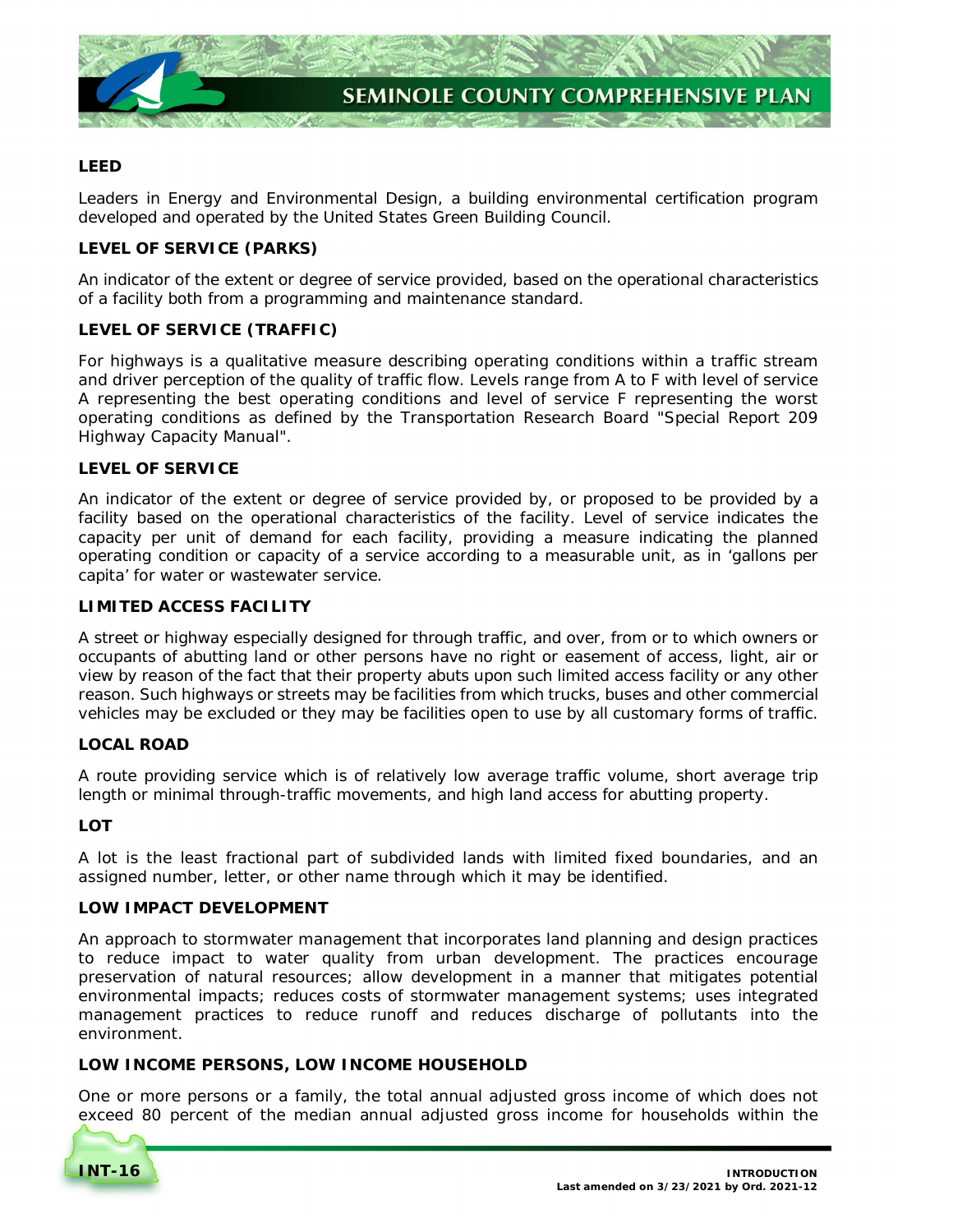

 metropolitan statistical area (MSA), or, if not within an MSA, within the county in which the person or family resides, whichever is greater.

# **MAJOR PRIMARY STRUCTURES (DRAINAGE)**

 These are defined as drainage structures that have an equivalent opening equal to or larger than a single 48 inch diameter circular conduit.

# **MANUFACTURED HOUSING**

 The term "manufactured housing" shall be defined consistent with the provisions of Section 320.01(2)(b), Florida Statutes, which state that this term applies to a mobile home fabricated on or after June 15, 1976, in an off-site manufacturing facility for installation or assembly at the building site, with each section bearing a seal certifying that it is built in compliance with the Federal Manufactured Home Construction and Safety Standard Act. See "Mobile Home" definition below.

# **MATERIALS RECOVERY FACILITY**

 A facility that receives, processes and markets mixed recyclable materials that are source separated from municipal water streams.

### **MINOR PRIMARY STRUCTURES (DRAINAGE)**

 Drainage structures which have equivalent clear openings equal to or larger than a single 30 inch circular conduit but no larger than a single 48 inch diameter circular conduit.

# **MITIGATION, WETLANDS**

 Restoration of existing degraded wetlands or creation of man-made wetlands in areas adjacent or contiguous to the impacted wetland. If on-site mitigation is not practical, off-site mitigation should be undertaken in close proximity and, to the extent possible, within the same watershed.  In compliance with *Policy FLU 2.9 Determination of Compatibility in the Planned Development Zoning Classification*, development activities that may impact wetlands, and mitigation of such development activities, are prohibited within the Wekiva River Protection Area.

#### **MOBILE HOME**

 The term "mobile home" is defined in Section 320.01(2)(a), Florida Statutes, or its successor provisions as follows: a structure, transportable in one or more sections, which is 8 feet or more in width and which is built on an integral chassis and designed to be used as a dwelling when connected to the required utilities and includes the plumbing, heating, air-conditioning, and electrical systems contained therein.

# **MODERATE INCOME PERSONS, MODERATE INCOME HOUSEHOLDS**

 One or more persons or a family, the total annual adjusted gross income of which is less than 120 percent of the median annual adjusted gross income for households within the metropolitan statistical area (MSA), or, if not within an MSA, within the county in which the person or family resides, whichever is greater.

#### **MODULAR HOME**

 A modular home is a home that is built in sections (modules) at a factory and assembled on site. It may also require finishing work (such as carpet, paint, installation of appliances) on site, and it may have multiple stories. A modular home must be designed, permitted, built and inspected

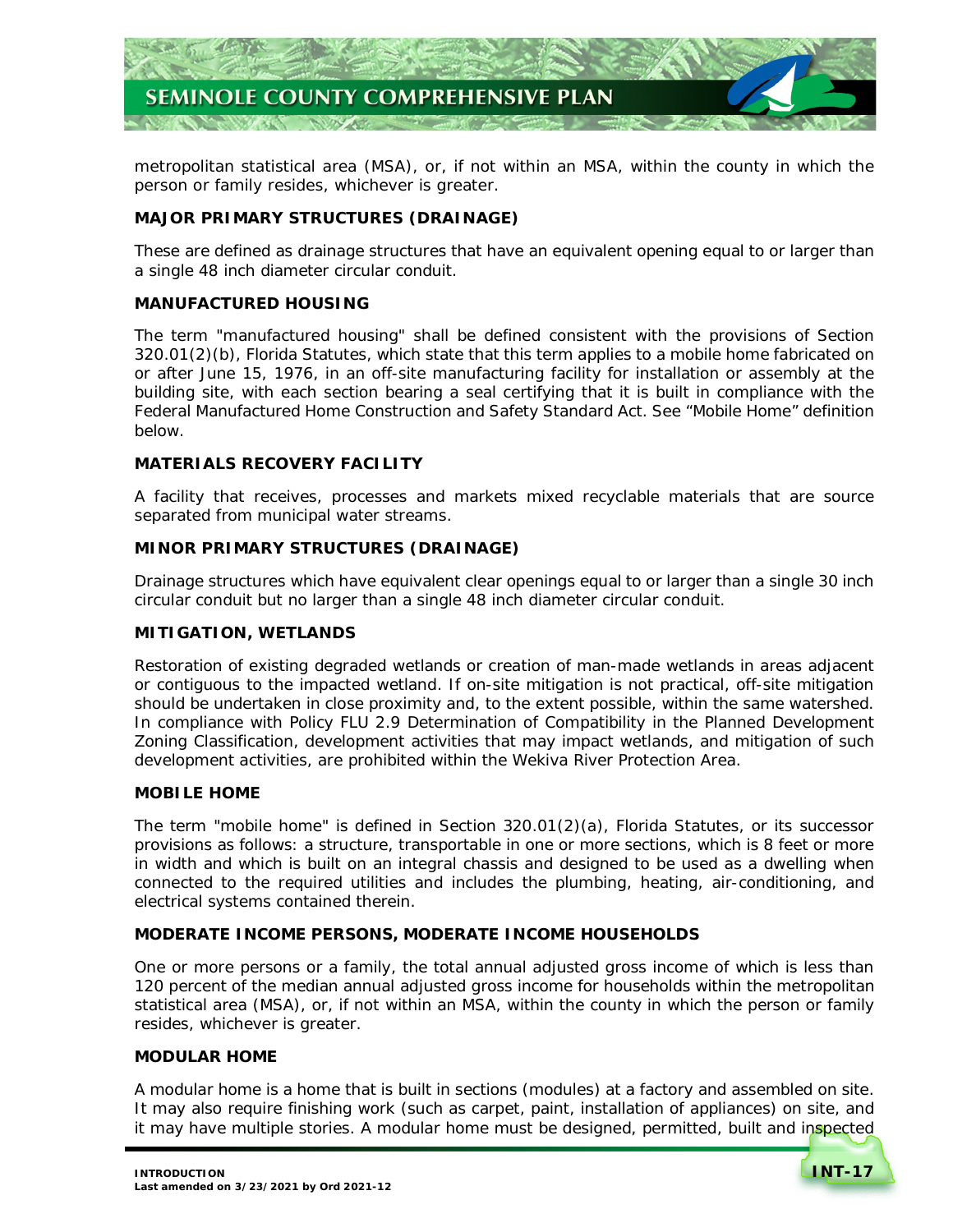

 in accordance with the Florida Building Code and installed on a permanent foundation built specifically for that particular home. To be acceptable in Florida, a modular home must bear the insignia of the Florida Department of Business and Professional Regulation on the inside of the cover of the home's electrical panel and be installed by a contractor licensed by the Construction Industry Licensing Board to build site built homes.

### **MULTIMODAL TRANSPORTATION SYSTEM**

 A transportation system that provides for the safe and efficient use of multiple modes of transportation for people and goods, and the seamless transfer of people and goods from one mode to another.

### **NATURAL CREEK, STREAM OR RIVER**

 A natural stream of water flowing in a channel that is not manmade, but may be maintained to reduce flood hazards and insure stormwater conveyance.

### **NATURAL LAKE**

 A naturally occurring, non-manmade body of water (e.g., not a man-made retention pond) with at least two acres of open water.

### **NATURAL WATERBODY**

 A naturally occurring, non-manmade waterbody, including a natural lake, a natural creek, stream or river.

# **NEIGHBORHOOD COMMERCIAL CENTER**

 The neighborhood commercial center is the smallest of three types of commercial centers (neighborhood, community and regional) and is intended to serve the daily retail and service needs of the immediate residential area. Retail space needed to serve a neighborhood area generally ranges from 2,500 square feet to 30,000 square feet, but should not exceed 75,000 square feet of gross leasable area. Excluded uses are those that serve the larger community market such as merchandise stores, department stores, and specialty retail.

### **NEIGHBORHOOD PARK**

 The Neighborhood Park is walkable, close-to-home recreation of approximately 5 acres or less. Typical amenities include benches, pavilions, picnic areas, bicycle paths, basketball or sports courts, playgrounds, walking and jogging trails, and unprogrammed open space.

# **NEIGHBORHOOD SCALE BUSINESS**

 A neighborhood scale business ranges in size between 6,500 to 10,000 square feet. The neighborhood scale retail business provides frequently needed goods for household consumption. (Examples: prepared breakfast and lunch sandwiches; carry-out family or single-serve meals and baked goods; prepackaged foods such as baby food, prepackaged beverages, including dairy and dairy substitute products; frozen foods; fresh produce; prewrapped meat and fish; limited household cleaning supplies; personal sanitation products and paper goods.) No fuel pumps or car repair services are provided and no outside storage or outside activities are permitted.

 The neighborhood scale service business provides frequently needed personal services. (Examples: clothing alteration; haircuts and/or styling; homework assistance; optician service; tax preparation and watch and jewelry repair).

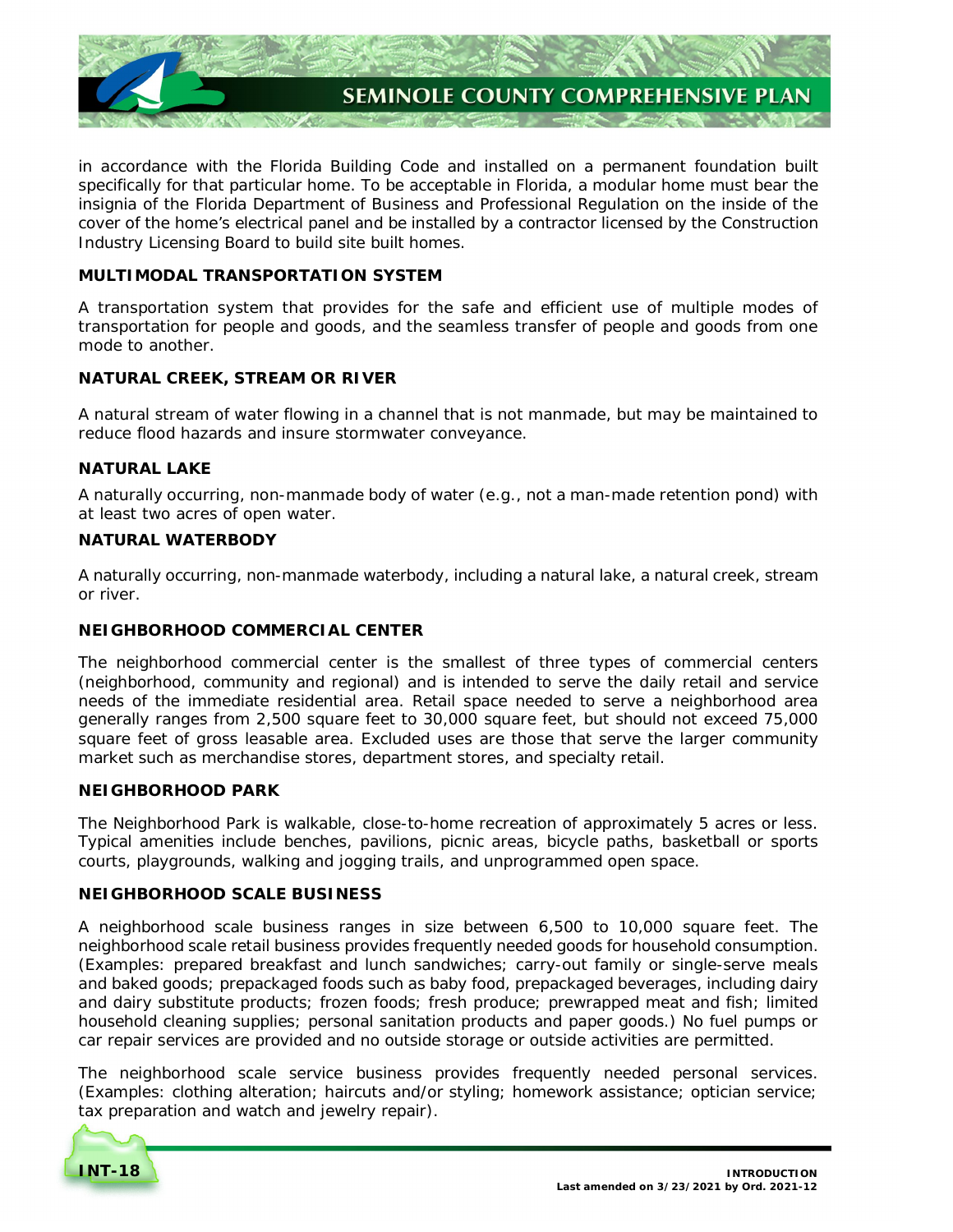

# **NET BUILDABLE ACRES**

 *Net Buildable Acres is defined as:* 

- 1. Within the Urban Service Area of Seminole County the total number of acres within the boundary of a development excluding natural lakes and wetlands or floodprone areas.
- 2. Within the East Rural Area as identified by *Exhibit FLU: Special Area Boundaries*  the total number of acres within the boundary of a development excluding areas devoted to road rights of way, transmission power line easements, natural lakes and wetlands or floodprone areas.

For purposes of this definition, a development is defined as:

- 1. For properties with PD (Planned Development) zoning all property included within the legal description of the approved PD zoning ordinance and/or Development Order; or
- 2. For properties in all zoning districts other than PD (Planned Development) all property included within the final subdivision plat or site plan.

 Developments approved before December 31, 2014, in which the *Net Buildable Acres* were calculated based on a prior definition of such term, may not subsequently apply the above definition of *Net Buildable Acres* if one or more residential lots or structures were conveyed, with the intention of owner occupation, before December 31, 2014.

### **NET RESIDENTIAL DENSITY**

The number of dwelling units per net buildable acre.

#### **NOISE CONTOUR**

 The line encompassing an area exposed to the same noise level as measured by average day- night noise level (DNL). The 65 DNL noise contour, for example, encompasses the airport and surrounding area exposed a noise level of 65 DNL or higher. Noise contours for both existing and future airport conditions are depicted on the Orlando Sanford International Airport Master Plan.

#### **OBJECTIVE**

 A specific, measurable, intermediate end that is achievable and marks progress toward a goal. (Source: Section 163.3164, Florida Statutes).

#### **OPERATING CONDITIONS**

 Means the situation under which a road is performing. Operating conditions are determined by the traffic, roadway, and signalization characteristics of a road; and can be described by such factors as speed and travel time, freedom to maneuver, traffic interruption, comfort and convenience, and safety.

#### **ORDINARY HIGH WATER MARK**

 Generally, that line on the shore established by the fluctuations of water and indicated by physical characteristics such as a clear, natural line impressed on the bank, shelving, changes in the character of soil, destruction of terrestrial vegetation, the presence of litter and debris, or other appropriate means that consider the characteristics of the surrounding area, as determined by the applicable governing authority.

### **OVERRIDING PUBLIC INTEREST**

 A situation where an action is taken by Government after a finding that the public's health, safety and welfare clearly overrides the goals, objectives, policies, or provisions of the Comprehensive Plan.

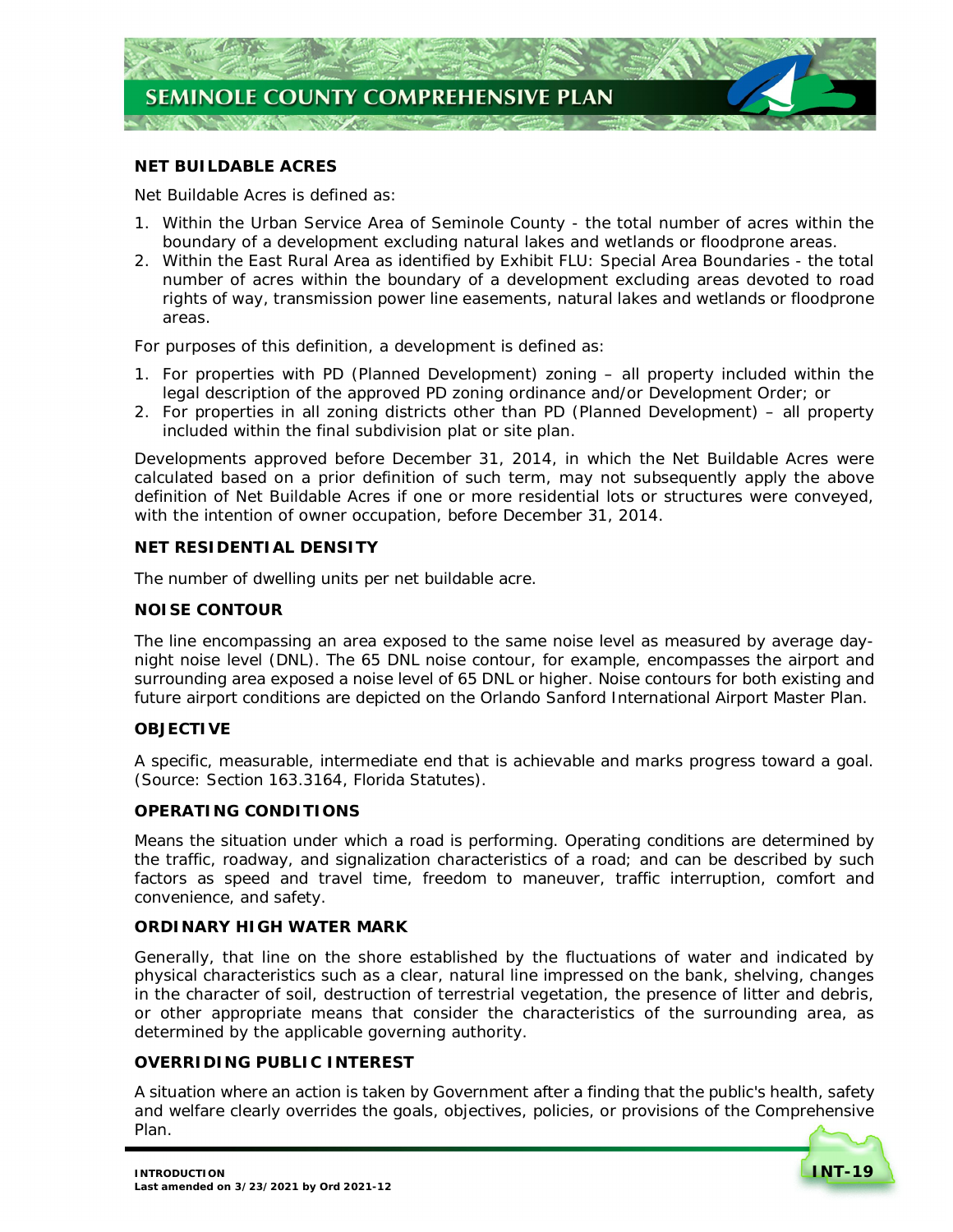

# **PARCEL OF LAND**

 Any quantity of land capable of being described with such definiteness that its location and boundaries may be established, which is designated by its owner or developer as land to be used, or developed as a unit, or which has been used or developed as a unit.

# **PATIO HOME**

 A dwelling on a separate lot with open space setbacks on three sides. Such a dwelling may also be called a zero lot line dwelling; however, a zero lot line dwelling may have more than one side resting on a lot line.

# **PEDESTRIAN AND BICYCLE FRIENDLY**

 The density, layout and infrastructure that encourages walking and biking within an area, subdivision, neighborhood or development, including 'build-to lines' for structures, accessible sidewalks and street lighting, clearly marked and signalized crosswalks, street furniture and shade trees, transit shelters where transit is available, and bike paths or multi-purpose paths, including connectivity to other trails, bike paths or sidewalks.

### **PERMANENT OPEN SPACE**

 Currently undeveloped rural lands such as forests, wetlands and open pastures which are prohibited from future development either through public ownership or legally binding use restrictions.

#### **PLANNING HORIZON**

The time period encompassed by a comprehensive plan.

# **PLAT**

 A map or delineated representation of the subdivision of lands, being a complete, exact representation of the subdivision and other information in compliance with the requirement of all applicable statutes and of local ordinances, and may include the terms "replat".

# **POLICY**

 A principle or rule to guide decisions; the way in which programs and activities are conducted to achieve an identified goal. (Source: Section 163.3164, Florida Statutes)

# **POTABLE WATER**

 Water suitable for drinking purposes that conforms to the drinking water standards of federal, State and local authorities for human consumption.

# **PRESERVATION 2000**

 A 10-year program established by the State of Florida that raised \$300 million a year for, for a total of \$3 billion, for the purpose of acquiring and preserving almost two million acres of land for conservation and resource-based recreation. The program was replaced by the Florida Forever Program.

# **PRIMARY STRUCTURES (DRAINAGE)**

 Drainage structures that have a clear opening equivalent to or larger than a single 30 inch diameter circular conduit.

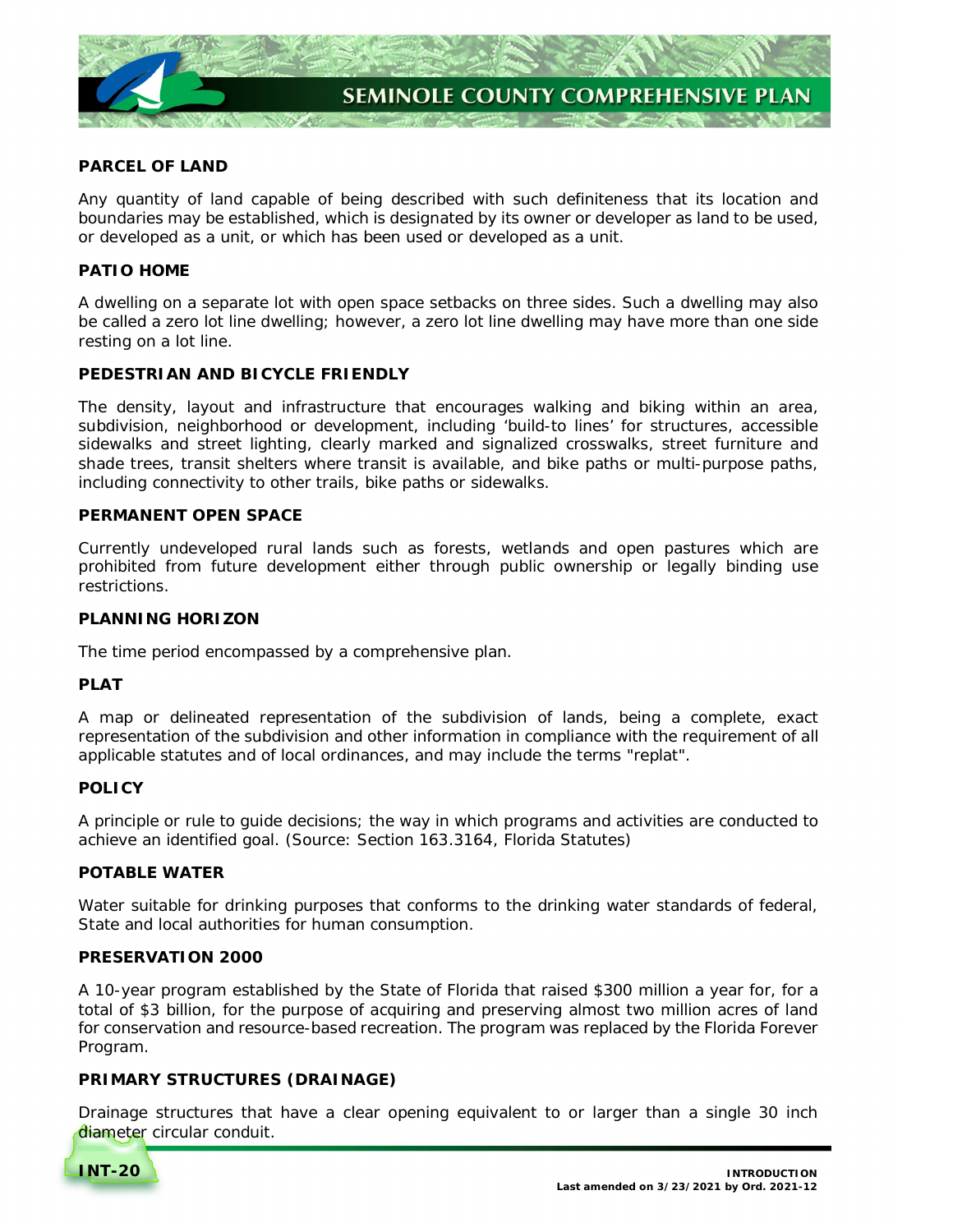

# **PROPORTIONAL CAPACITY**

 The percentage of permitted capacity of shared water or sewer treatment facilities, which is dedicated to serving customers in other jurisdictions.

# **PUBLIC FACILITY**

 Capital improvements and systems of each of the following: arterial, collector and local roads; mass transit; stormwater management; potable water; sanitary sewer; solid waste; parks and recreation; library service; fire-rescue service; and other county, city, state or federal facilities.

# **PUBLIC HEARING**

 A meeting held in conformance with all required public notice requirements where the public is invited to provide oral and/or written input, and at which time a decision by the body holding the hearing is usually rendered.

# **PUBLIC MEETING**

 A meeting held in conformance with all required public notice requirements, if any, at which time the proposed material is generally discussed.

# **PROPORTIONATE SHARE, PUBLIC EDUCATIONAL FACILITIES**

 A program established in accordance with Section 163.3180(13)(e), Florida Statutes that allows the school district and local government to enter into a legally binding agreement with a developer to provide mitigation proportionate to the demand for public school facilities to be created by actual development of a property.

# **PROPORTIONATE SHARE, TRANSPORTATION**

 A program established in accordance with Subsection 163.3180(16), Florida Statutes (FS), that shall apply to all developments in the County that impact a road segment in the County Concurrency Management System for which the developer has been notified of a failure to achieve transportation concurrency on a roadway segment or segments. This program shall not apply to Developments of Regional Impact (DRIs) using proportionate share under Subsection 163.3180(12), FS, developments meeting the de minimis standards under Subsection 163.3180(6), FS, or to developments exempted from concurrency as provided in the Seminole County Land Development Code. An eligible applicant may choose to satisfy the transportation concurrency requirements of the County by making a proportionate share contribution if the proposed development is otherwise consistent with the Comprehensive Plan of Seminole County and applicable land development codes, and if the County's five-year capital improvement program (CIP) and the Capital Improvements Element (CIE) of the County's Comprehensive Plan includes a transportation improvement or improvements that, upon completion, will accommodate the additional trips generated by the proposed development. The County may choose to allow an applicant to satisfy transportation concurrency through the Proportionate Share program by contributing to an improvement that, upon completion, will accommodate the additional trips generated by the proposed development.

# **QUALITY/LEVEL OF SERVICE (Q/LOS)**

 For bicycle and pedestrian transportation, the Q/LOS is a measure of the user's perception of the quality of a transportation service and the traveler's satisfaction with that service. For bicycle Q/LOS, the measure is based on the bicyclist's perception of these variables: presence

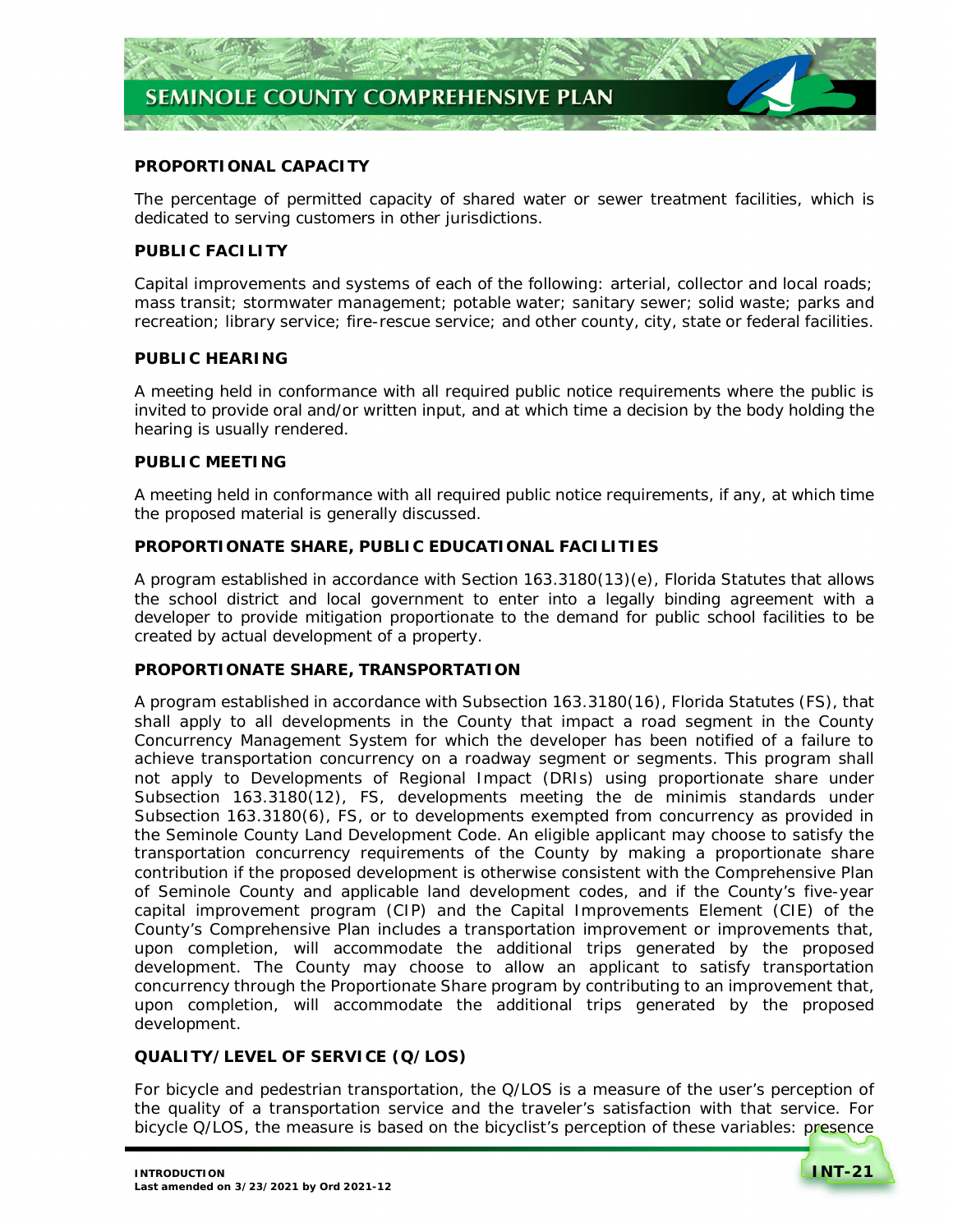

 or absence of designated bike lane/bike path or paved outside through lane; motorized vehicle volumes; motorized vehicle speeds and pavement condition. For pedestrian Q/LOS, the measure is based on these variables: existence and width of a sidewalk; presence of ADA ramps; street lighting; distance of separation of pedestrians from motorized vehicles; safety of crosswalks (presence of crosswalk marking, accessible signalization and accessible medians); motorized vehicle volumes and motorized vehicle speeds.

 For fixed transit (bus), the Q/LOS for Seminole County is based primarily on measurable service frequency, measured either in frequency of buses per hour, or headway (time between arrival of each bus.) However, since transit users are also pedestrians, the Q/LOS is also affected by the transit rider's perception of safety, including variables such as presence or absence of accessible transit shelters, safety and accessibility of crosswalks, street lighting, and presence or absence of sidewalks.

# **RARE UPLAND HABITAT**

 The term "rare upland habitats" means those vegetative communities identified by the County as scrub, longleaf pine - xeric oak, sand pine scrub, and live oak hammock. The vegetative communities referred to above are defined in the Florida Land Use Cover and Forms Classification System which is published by the Florida Department of Transportation which is incorporated herein by this reference thereto as if fully set forth herein verbatim.

# **RECLAIMED WATER**

 Water resulting from treatment of domestic, municipal or industrial wastewater and sewage that is suitable for reuse for purposes such as irrigation of landscaping.

# **RECREATIONAL FACILITY**

A place designed and equipped for the conduct of sports and leisure-time activities.

# **RECREATIONAL FACILITY, PRIVATE**

 A recreational facility operated by a private organization and open only to bona fide members and their guests.

# **RECREATIONAL FACILITY, PUBLIC**

 A recreational facility open to the general public; ownership need not be a governmental agency.

# **RECREATIONAL FACILITY, RURAL**

 A recreational facility designed and equipped for the conduct of sports and leisure-time activities that support and are compatible with rural areas, including active agricultural uses. Such facilities do not use lighting visible from adjacent properties at night and noise levels are regulated. Examples include but are not limited to: canoeing and kayaking clubs; fishing clubs; hiking clubs; horse boarding stables with riding rinks, trails and/or classes; hunting clubs; rodeos; trails and trailheads.

# **RECYCLING**

 The removal of such items as glass, metal and newspaper from the waste stream going to the landfill for permanent disposal. These materials are redirected to recycling centers for reuse.

# **REGIONAL COMMERCIAL CENTER**

 This is the largest type of commercial center and is designed to serve the full range of a region's merchandise needs. Generally, regional centers require a minimum trade area population of

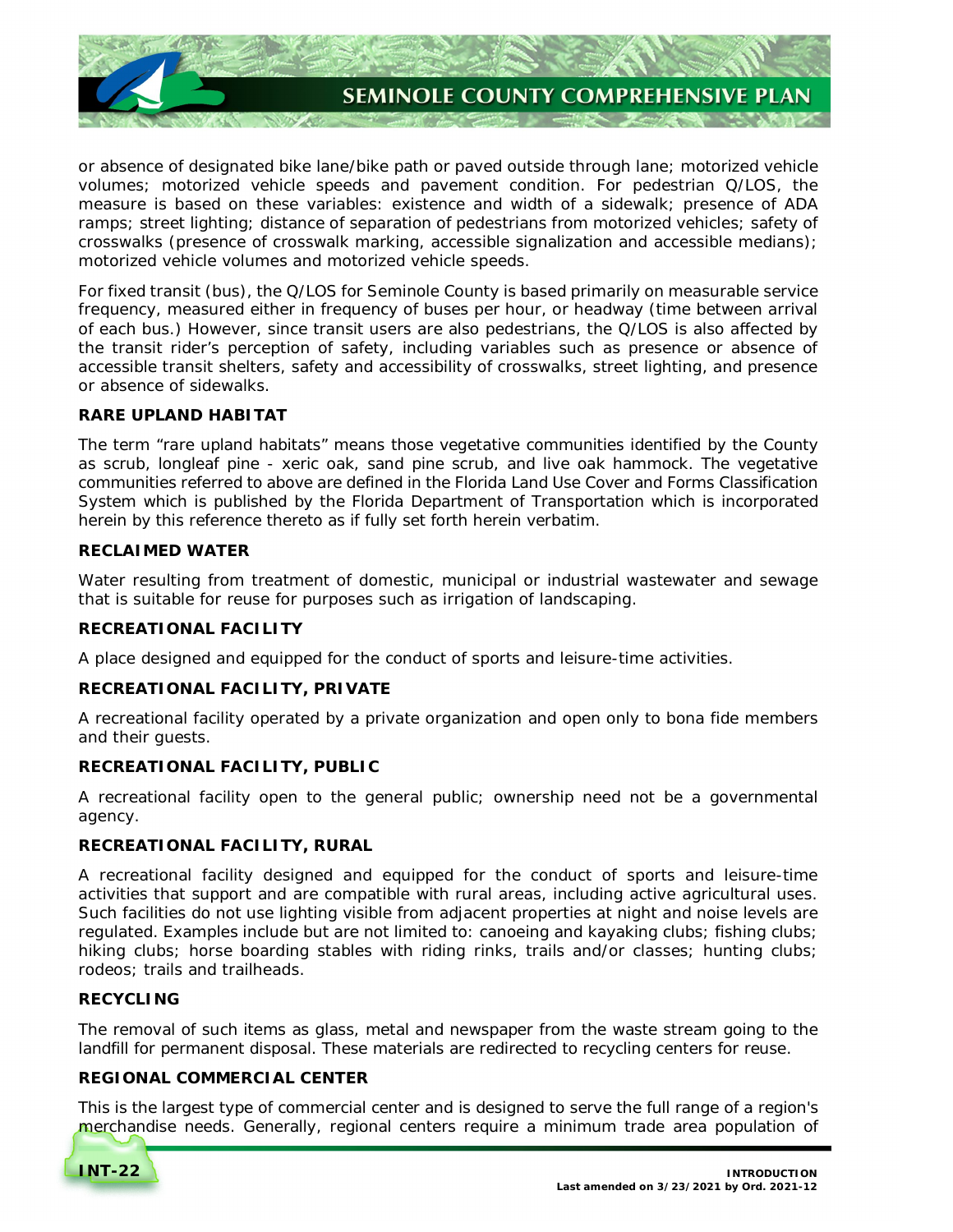

 150,000, and in urbanizing areas are located so that traveling time and distance are a maximum of 20 minutes and 8 miles. The gross leasable area of regional commercial centers ranges from 400,000 square feet to 1,000,000 square feet or larger.

### **REGIONAL PARK**

 Regional parks are typically 20 or more acres in size. The core experience for the user of a regional park is a day-long excursion with multiple things to do. Facilities common to regional parks include bandshells, ballfields, community centers, trails, passive recreational opportunities (such as camp grounds), skate parks, dog parks, vehicular and bicycle parking and restrooms.

# **REGIONAL WATER SUPPLY PLAN**

 Adopted by the Governing Board of a Water Management District pursuant to Section 373.0361, Florida Statutes, for each water supply planning region within the District where it has been determined that the existing sources of water are not adequate to supply water for all existing and future reasonable-beneficial uses, and to sustain the water resources and related natural systems for the planning period. Each regional water supply plan shall be based on a 20-year planning period and include, but not be limited to: a water supply development component for each water supply planning region that includes a quantification of water supply needs for existing the future reasonable-beneficial uses within the planning horizon, based on best available data, and a list of water supply development project options from which local government, government-owned, privately owned utilities and other water suppliers may choose for water supply development. Water conservation and other demand management measures, as well as water resources constraints, must be taken into account in developing the plan.

# **REUSE WATER**

 Any mix of non-potable water sources, including reclaimed waters that are made available for irrigation.

# **REVITALIZATION**

 The imparting of new economic and community life in an existing neighborhood, area or business district while at the same time preserving the original building stock to the extent feasible, as well as historic character. Re-establishing the economic and social vitality of urban areas through the use of techniques such as infill development and incentives, to take advantage of existing investments in public infrastructure and reduce potential urban sprawl.

# **RURAL AREA (EAST RURAL AREA)**

 That portion of the County characterized by agricultural uses, natural vegetation, and large lot low density (5 acres or greater) residential uses served primarily by on-site water wells and septic tanks; rural roads (most two-laned, some roads unpaved or graveled, rather than paved), without sidewalks and street lights, limited commercial encroachments, ample views of wooded areas and open spaces and occasional rural villages that provide the commercial and community support services required by the residents and rural businesses.

# **RURAL CHARACTER**

 Within the Wekiva River Protection Area, the term "rural character" means those characteristics which convey a sense of rural lifestyle including agricultural uses, limited residential density at one unit per net buildable acre or less, large lots, ample views of wooded areas and open space, preservation of greenway and wildlife corridors, narrow pavement widths, rural roadway corridors, public and private roads predominantly no more than two lanes in width,

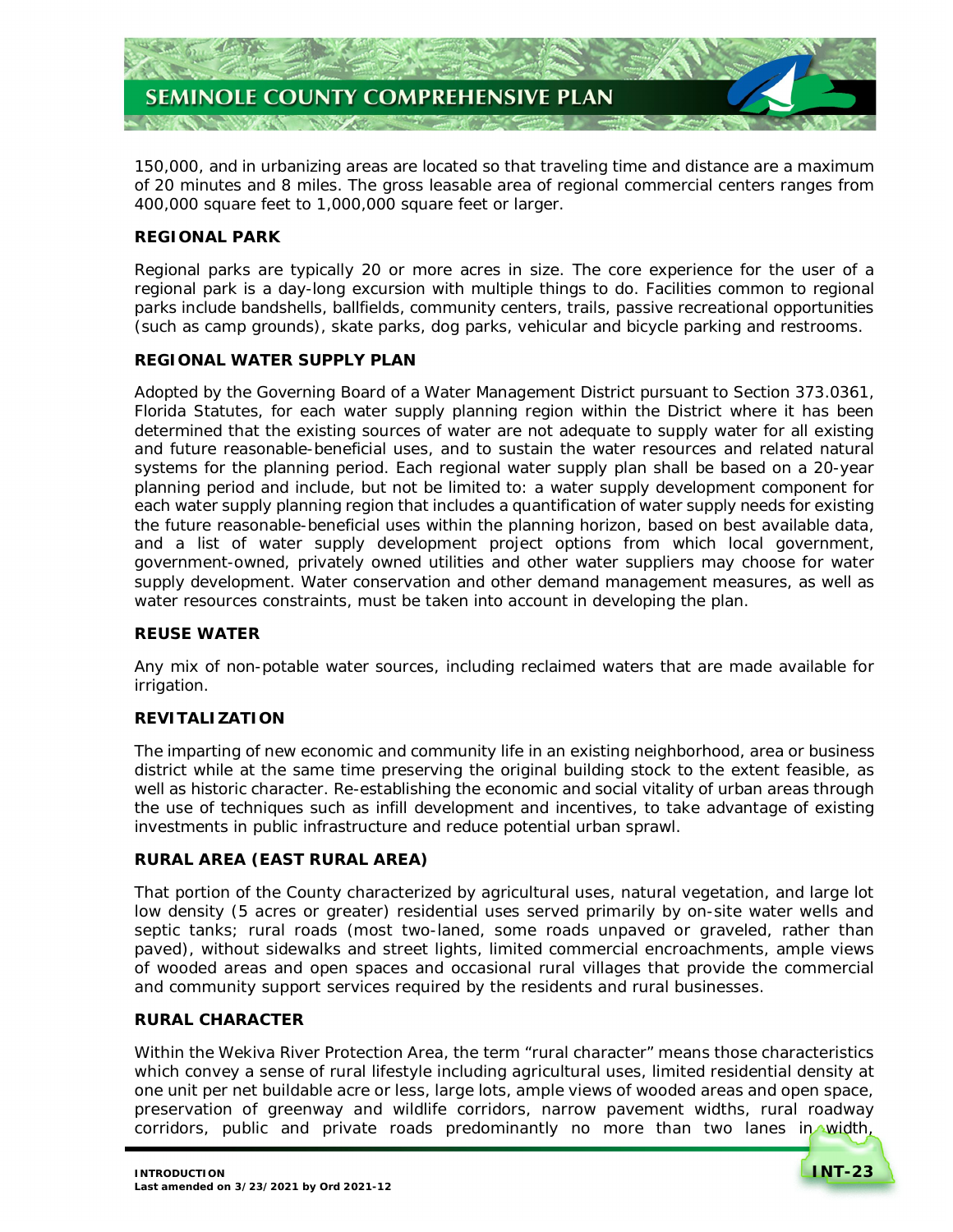

 development of commercial land uses set forth on the Future Land Use Map in effect on December 15, 1999, and a preference for rural vernacular architecture. Such characteristics preclude any further commercial development on lands not designated for commercial land uses on the Future Land Use Map in effect on December 15, 1999. For the purpose of ensuring consistency with the Wekiva River Protection Act, rural character within the Wekiva River Protection Area within Seminole County is maintained through a pattern of land use designations consisting of predominantly Suburban Estates, Conservation, and Recreation (for the purpose of protecting natural resources). It is the express intent of this definition to ensure that, within the Wekiva River Protection Area but outside of the East Lake Sylvan Transitional Area, each development order approved by the County limits the density of the residential development subject to that development order to (a) the current adopted density of the subject development existing at the time of the enactment of this definition or (b) a density no greater than one dwelling unit per net buildable acre.

### **RURAL ROADWAY CORRIDOR**

 Designated roadways which are regulated to preserve or enhance the aesthetic character of a Rural Area; land clearing restrictions, extraordinary building setbacks, supplemental tree planting programs, control of driveway cuts and control of signs are typical components used in establishing such corridors.

# **RURAL SUBDIVISION**

 A subdivision which creates lots of five acres or more subject to standards designed for rural, large lot development rather than those for urban subdivisions; narrower pavement widths, optional sidewalks, reduced drainage areas and the use of only rustic materials for fences are examples of rural standards.

#### **SECONDARY STRUCTURES (DRAINAGE)**

 Drainage structures that have equivalent clear opening smaller than a 30 inch diameter circular conduit.

# **SPECIAL FACILITIES**

 These facilities include boat ramps, canoe trails, roadway rest-stops and other recreational areas that are used for specific purposes.

# **SPECIAL ACT AREA**

 An area designated for special environmental protection by Florida Statute, typically providing for procedures for review of local comprehensive plans land development regulations and certain development permits applicable to a protection area delineated by the Act; and other duties and requirements of County, regional and State agencies. The Wekiva Protection Act (Part II of Chapter 369, FS), was the State's first such Special Act Area within Seminole County.

#### **STANDARD HOUSING**

 Housing units being in good and inhabitable condition, not lacking complete plumbing facilities or heating facilities, or being overcrowded with more than 1.01 persons per room.

# **STATE HIGHWAY SYSTEM**

 A roadway system to which access is regulated and which includes the interstate system; all rural arterial routes and their extensions through urban areas; all urban principal arterial

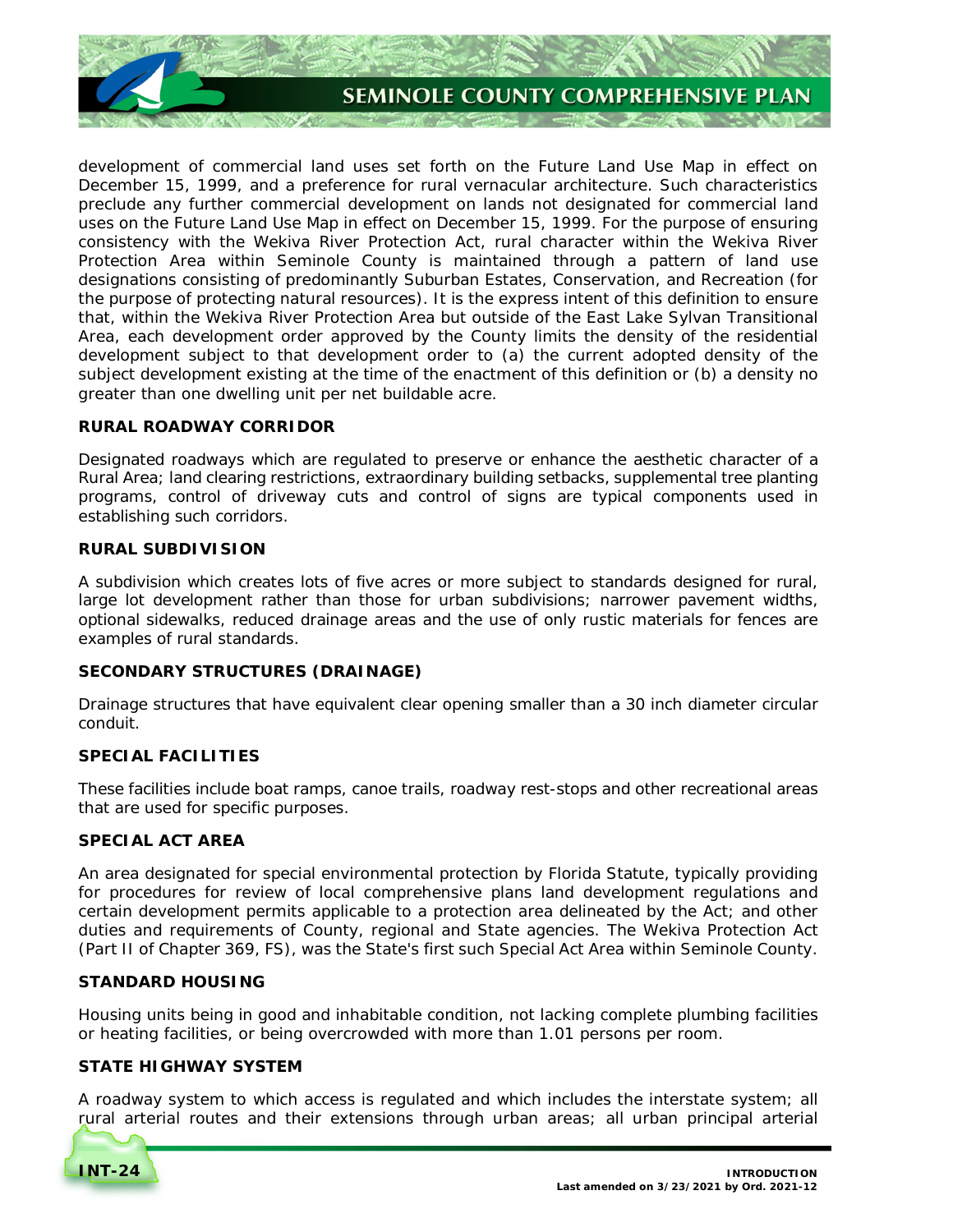

 routes; and urban minor arterial mileage on the existing State Highway System as of July 1, 1987.

# **STATE LAND PLANNING AGENCY**

Florida Department of Economic Opportunity.

# **STEPPING DOWN, STEPPING BACK**

 When applied to land uses, stepping down is a method by which the assignment of different land use designations is used to create a decrease of residential density in an incremental fashion, or to create an intensity or density gradation between differing urban land use designations. When applied to development design, stepping down or stepping back involves designing a structure in a manner that sets higher stories back from the build-to line established for the first story of a structure, in a 'wedding cake' fashion, so as to reduce shadows cast by upper elevations on adjacent property, and to provide greater distance between upper elevation windows and adjacent properties.

# **STREET TREES**

 Trees located in the public space between curb and sidewalk along urban streets, generally placed each 15 to 20 feet. Street trees are used to provide shade for pedestrians and to clarify the location of the edge of the street for the motorist; such trees also serve to reduce urban air temperatures resulting from asphalt and concrete paving, improve air quality by absorbing pollutants, and function as a part of the drainage system by absorbing a portion of rainwater.

### **STRIP COMMERCIAL**

 Strip commercial development is shallow-depth, free standing commercial development with front yard parking lots located along a road and multiple vehicular access points across potential pedestrian pathways, as opposed to commercial development that enables safe and easy pedestrian access; or commercial development concentrated in an urban center, such as the downtown of a city, a village or a center concentrated around a major intersection; or within a planned development that allows access by multiple modes of transportation; or a mixed-use development. Strip commercial is characterized by:

- Relatively small and narrow parcels (lot depths of approximately 300 feet or less), often resulting in parking that may be inadequate; or,
- Frequent curb cuts, lack of coordinated access such as cross access drives or joint use driveways, causing safety hazards to passing traffic and pedestrians; or
- Lack of coordinated parking between commercial uses.

# **SUBSTANDARD HOUSING**

 Housing units being in a dilapidated condition lacking complete plumbing facilities, lacking heating facilities, and/or being overcrowded with more than 1.01 persons per room. For purposes of this Plan, substandard housing requiring "substantial rehabilitation," as defined by 24 CFR Part 92.2, in order to meet U S Department of Housing and Urban Development Minimum Housing Quality Standards, shall be considered dilapidated and shall be considered for demolition.

# **SUSTAINABLE, SUSTAINABILITY**

 A community is 'sustainable' if it meets the needs of the present without compromising the ability of future needs to be met.

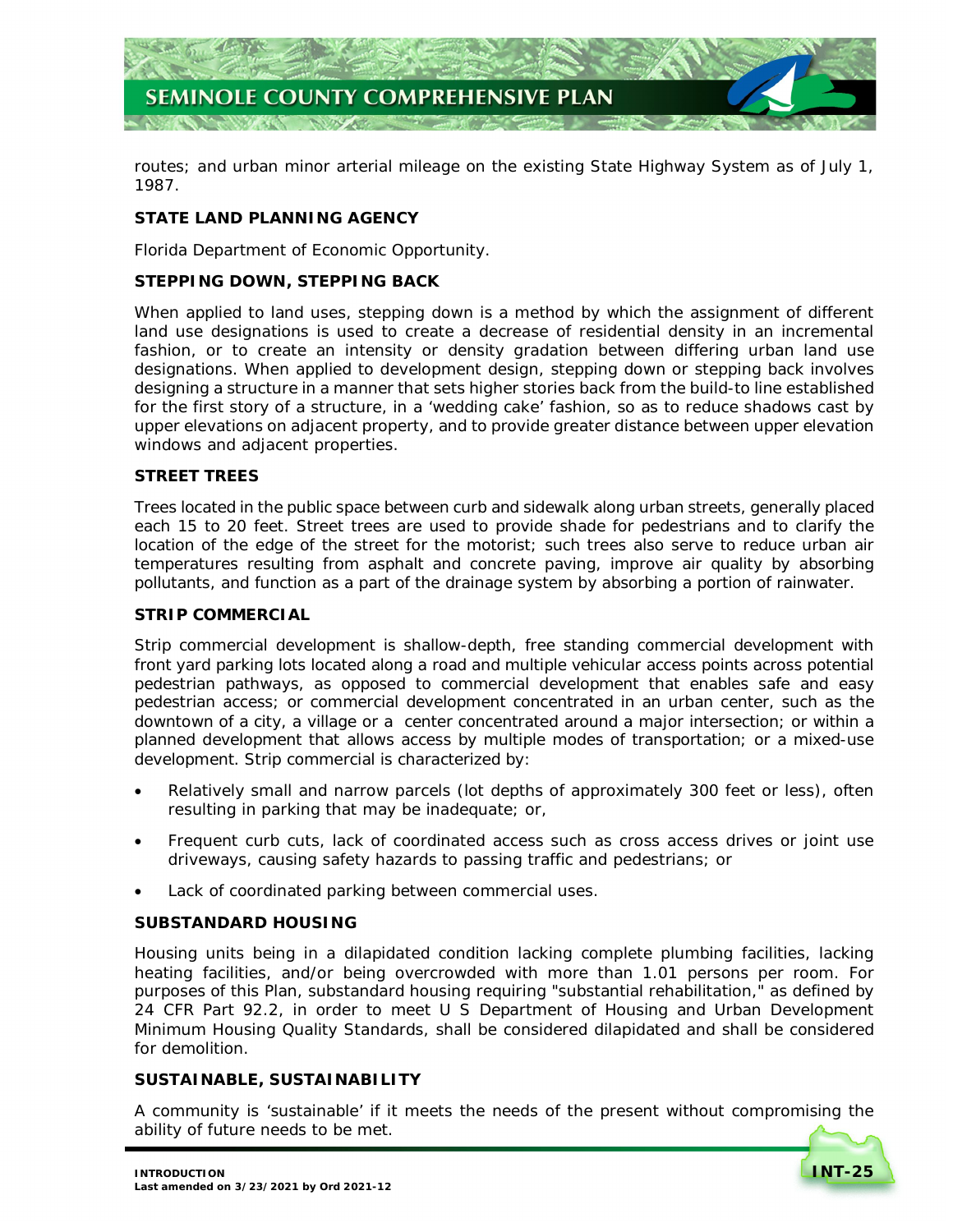

# **TOTAL MAXIMUM DAILY LOAD**

 A calculation of the maximum amount of a pollutant that a water body can receive and still meet water quality standards, and an allocation of that amount to the pollutant's sources.

# **TRANSIT-ORIENTED DEVELOPMENT**

 Higher density mixed-use development within walking distance, or one half mile, of a transit station or stop, designed to: facilitate "location efficiency" (ability to walk, bicycle and ride transit to a destination); boost transit ridership and minimize car traffic; provide a mix of housing, shopping and transportation choices; generate revenue for the public and private sectors, and create a 'sense of place' for new and existing residents.

# **TRANSIT, PUBLIC**

 A system of transportation facilities including, but not limited to, local (shuttle) buses, dial-a- ride (advance registration) vehicles, express buses, commuter trains, light rail and high speed rail that is open to the public for a fee, serves local and/or regional customers and may be publicly or privately owned.

# **TRANSIT SUPPORTIVE USE**

 A mix of land uses that reinforces the transit system by attracting transit riders (providing quick access, good location and usefulness), and potentially stimulating ridership growth. Examples of uses attractive to riders include: coffee and tea houses; fast casual and fast food restaurants; personal service providers (barbers, beauticians, opticians and the like); and retail sales of easily carried goods. Examples of uses that potentially stimulate increased ridership include: office uses, technical and community/state college campuses, multi-family residential development and mixed uses. The supportive nature of this mix of uses is also related to location within a ¼ mile walking distance or ½ mile bicycling distance of a transit stop or station, and the manner in which the uses are arranged (with 'build-to' lines rather than setbacks from sidewalks, and with no front yard parking lots that can discourage pedestrians).

# **TRANSPORTATION CONCURRENCY EXCEPTION AREA**

 A specified geographic area delineated in a local comprehensive plan within which, under limited circumstances, exceptions to the transportation concurrency requirement are allowed to reduce the adverse impact transportation concurrency may have on urban infill development and redevelopment, and the achievement of other goals and policies of the state comprehensive plan, such as promoting public transportation. The exceptions apply to all land uses within the designated areas. When a local government designates a TCEA, data and analysis must support the designation, and guidelines and/or objectives and policies within the plan must specify how transportation needs will be met. Programs may include improvements to public transportation, transportation demand management programs, transportation system management programs and creative financing tools for public transportation. A TCEA may transcend jurisdictional boundaries when appropriate, and must be designated in each applicable comprehensive plan.

# **TRANSPORTATION DEMAND MANAGEMENT**

 A program that improves the operation of a transportation system by reducing demand on that system, through the use of low cost alternatives as telecommuting, ridesharing, transit system improvements, staggered work hours, improved bicycle transport, flex time and parking

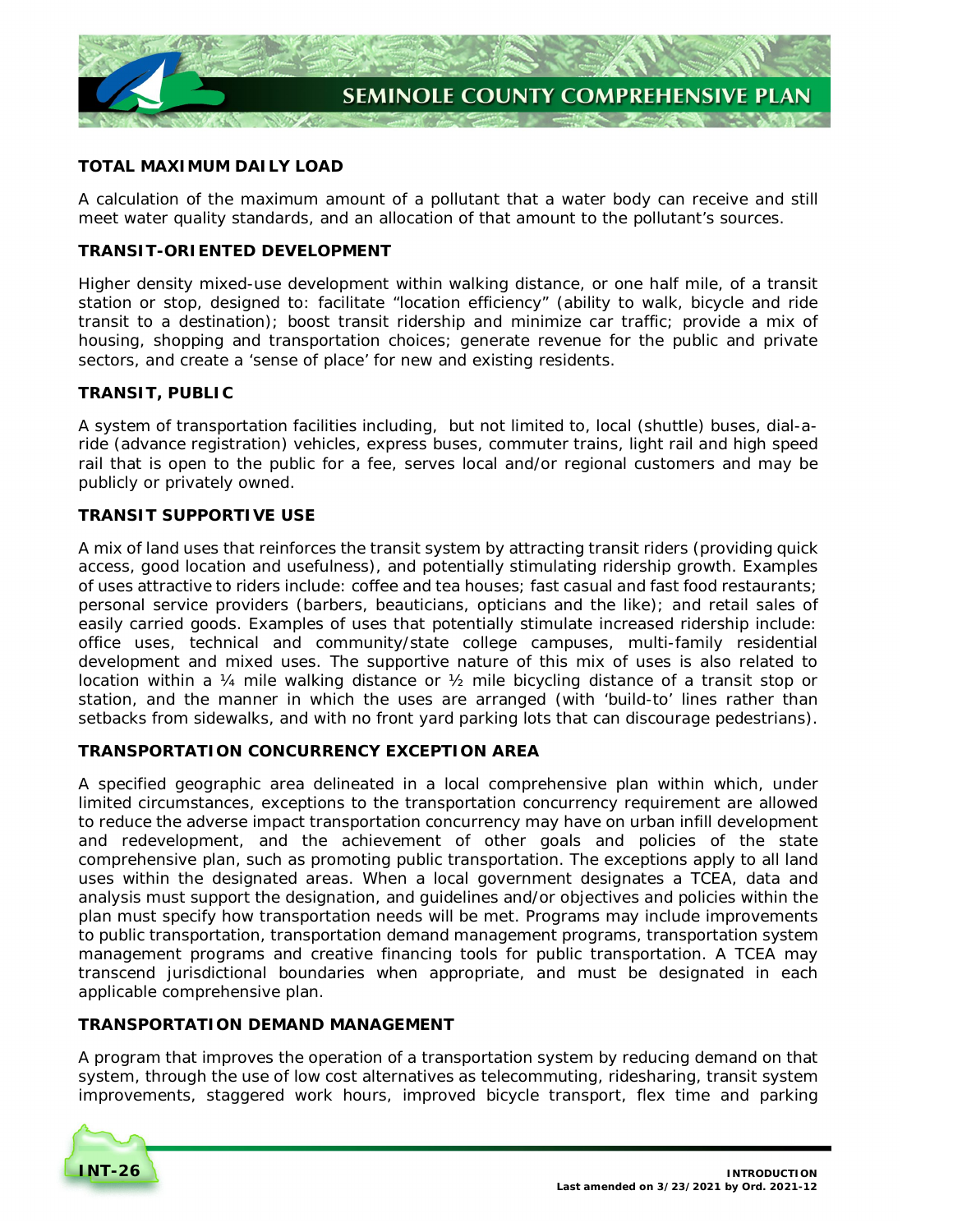

 management. TDM measures improve the efficiency of existing transportation facilities by changing demand patterns, rather than by capital improvements.

# **TRANSPORTATION STRATEGY AREA**

 A portion of the Dense Urban Land Area (DULA)/Transportation Concurrency Exception Area (TCEA) located within the nonrural portion of Seminole County for which a mobility strategy pursuant to Senate Bill 360 of 2009 has been created.

# **TRANSPORTATION SYSTEM MANAGEMENT**

 A program that improves transportation system capacity without the construction of new roadway capacity through the use of such approaches as computerized Intelligent Transportation Systems (ITS) to manage congestion through timing of traffic signals; lane management techniques, such as High Occupancy Vehicle (HOV) lanes; or time-of-day pricing on toll lanes that increases tolls during peak periods.

### **URBAN CENTER**

 A developed or developing area that has an investment in urban facilities and services (including centralized public water and wastewater), with a mixture of residential and nonresidential uses. Public uses, including but not limited to libraries, parks, police substations, public schools and central public squares supportive of place making may also be included. The development pattern includes walkability and supports multiple modes of mobility (pedestrian, bicycle and transit). An urban center may also be concentrated around or adjacent to a major employment base, such as a college or university campus, a major tourism or recreational facility, a full service hospital or a city.

# **URBAN CENTERS AND CORRIDORS OVERLAY**

 An overlay located on urban centers and corridors within urban unincorporated Seminole County that have been identified as in need of redevelopment. The redevelopment is needed to encourage future development patterns that can be served by a multi-modal transportation system.

### **URBAN INFILL DEVELOPMENT AREA**

 Urban infill development areas are developable vacant lands located in otherwise built up urban areas where public facilities such as sewer systems, roads, schools and recreation areas area already in place or are in close proximity and the average residential density is at least five dwelling units per net acre. Urban infill development areas may be located within residential, nonresidential or mixed-use urban areas.

#### **URBAN REDEVELOPMENT**

 Demolition, reconstruction or substantial renovation of existing buildings and infrastructure within urban infill or existing urban service areas.

#### **URBAN SUBDIVISION**

 A subdivision which creates lots under 5 acres in size and complies with the requirements of the urban subdivision regulations.

#### **URBAN OPEN SPACE**

Defined in two ways: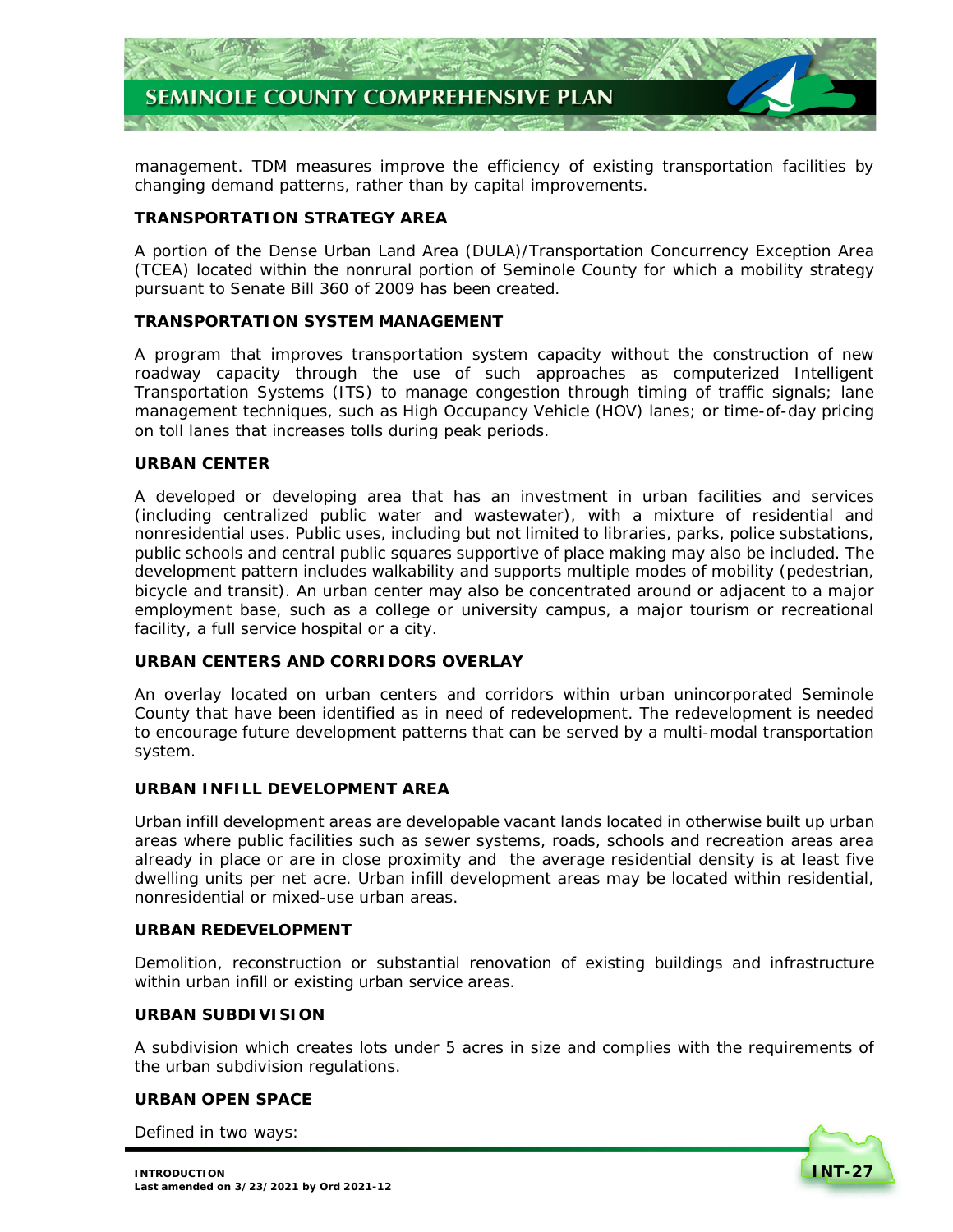

- A Functional open space areas located within urban developments that are connected and not isolated; that contain features to support pedestrian use of a development, (such as shade trees, shaded pedestrian and bicycle paths, decorative paving on pedestrian ways that are grade-separated from roadways, sculpture gardens, plazas with seating and interactive fountains); and that serve to connect structures within the mixed-use development to each other and to outside pedestrian features such as sidewalks and transit facilities. Urban open space also includes: natural preserve areas intended primarily to preserve environmental features that can be observed via elevated walkways but are not intended for recreational use; and open green areas containing native vegetation and serving as part of on-site stormwater retention facilities.
- B Open space areas that serve a portion of a mixed-use or high density/high intensity development, and are intended as amenities primarily for that portion of the development. Examples include features such as green roofs/rooftop gardens; rooftop swimming pools and spas; green areas within the interior of a building (such as a plant conservatory) and passive recreational areas, outdoor seating areas and outdoor exercise areas reserved for residents and/or employees of a particular building or portion of a development.

### **URBAN SERVICE AREA**

 A built up area where public facilities and services, including, but not limited to, central water and sewer, roads with curb and gutter, schools, and recreational areas are already in place, are planned to be in place within the time horizon of a local comprehensive plan, or are allowable uses when installed by providers other than the local government, in support of allowable urban land uses. In Seminole County, this shall include all areas not within the Charter Rural Area.

#### **URBAN SPRAWL**

 Urban sprawl means a development pattern characterized by low density, automobile dependent development with either a single use or multiple uses that are not functionally related, requiring extension of public facilities and services in an inefficient manner and failing to provide a clear separation between urban and rural uses. The future land use element and any amendment to the future land use element shall discourage the proliferation of urban sprawl. The primary indicators that a plan or plan amendment does not discourage the proliferation of urban sprawl are:

 (I) Promotes, allows, or designates for development substantial areas of the jurisdiction to develop as low-intensity, low-density, or single-use development or uses.

 (II) Promotes, allows, or designates significant amounts of urban development to occur in rural areas at substantial distances from existing urban areas while not using undeveloped lands that are available and suitable for development.

 (III) Promotes, allows, or designates urban development in radial, strip, isolated, or ribbon patterns generally emanating from existing urban developments.

 (IV) Fails to adequately protect and conserve natural resources, such as wetlands, floodplains, native vegetation, environmentally sensitive areas, natural groundwater aquifer recharge areas, lakes, rivers, shorelines, beaches, bays, estuarine systems, and other significant natural systems.

 (V) Fails to adequately protect adjacent agricultural areas and activities, including silviculture, active agricultural and silvicultural activities, passive agricultural activities, and dormant, unique, and prime farmlands and soils.

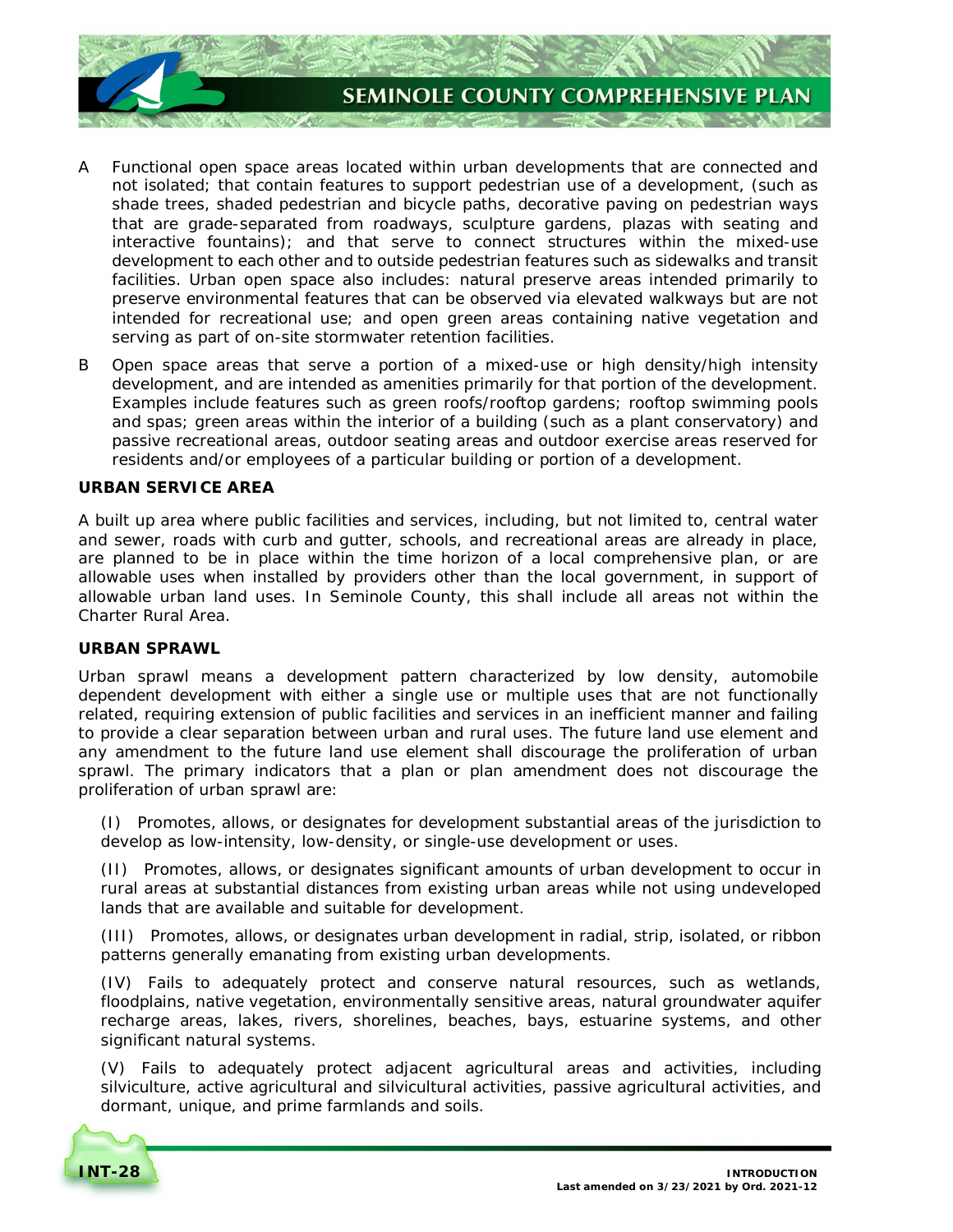

(VI) Fails to maximize use of existing public facilities and services.

(VII) Fails to maximize use of future public facilities and services.

 (VIII) Allows for land use patterns or timing which disproportionately increase the cost in time, money, and energy of providing and maintaining facilities and services, including roads, potable water, sanitary sewer, stormwater management, law enforcement, education, health care, fire and emergency response, and general government.

(IX) Fails to provide a clear separation between rural and urban uses.

 (X) Discourages or inhibits infill development or the redevelopment of existing neighborhoods and communities.

(XI) Fails to encourage a functional mix of uses.

- (XII) Results in poor accessibility among linked or related land uses.
- (XIII) Results in the loss of significant amounts of functional open space.

(Sources: Section 163.3164 (51) and Section 163.3177 (6)(a).9.a., Florida Statutes)

### **VERY LOW INCOME HOUSEHOLDS**

 One or more persons or a family, the total annual adjusted gross income of which does not exceed 50 percent of the median annual adjusted gross income for households within the metropolitan statistical area (MSA), or, if not within an MSA, within the county in which the person or family resides, whichever is greater.

#### **WALKABLE DEVELOPMENT; WALKABILITY OF DEVELOPMENT**

 A built environment that supports and accommodates frequent pedestrian activity through features such as, but not limited to: well-lighted and ADA-compliant continuous and connected sidewalks or pedestrian paths (as part of a street network or on sites with multiple buildings); land uses oriented toward pedestrians rather than automotive and freight management land uses; surface parking at side or rear of properties rather than between sidewalk/pedestrian path and main entrances; sidewalks/pedestrian paths visible from main entrances and front windows of buildings; street trees and/or covered building entrances (particularly at transit stops) for shelter and shade without obstructing sight distances; directional signs and self- guided informational maps along sidewalks or pedestrian paths on sites with multiple buildings; street furniture (benches, garbage receptacles, drinking fountains, planting areas) to allow brief respite to walkers; number of driveways crossing sidewalks or pedestrian paths reduced/consolidated to minimize car-pedestrian conflicts and sidewalk or path is continued across driveway; traffic calming devices or lower speed limits to slow vehicular traffic near signalized raised and/or striped pedestrian crosswalks; curb extensions at intersections; pedestrian-priority signalization; and either shorter blocks or mid-block pedestrian crossings and ADA-compliant medians.

#### **WATERSHED**

 A geographic area in which water, sediments, and dissolved materials drain from higher elevations to a common, low-lying outlet or basin, a point on a larger stream, lake, underlying aquifer or estuary (US Environmental Protection Agency).

# **WETLANDS**

 Those areas that are inundated or saturated by surface or ground water at a frequency and a duration sufficient to support, and under normal circumstances do support, a prevalence of

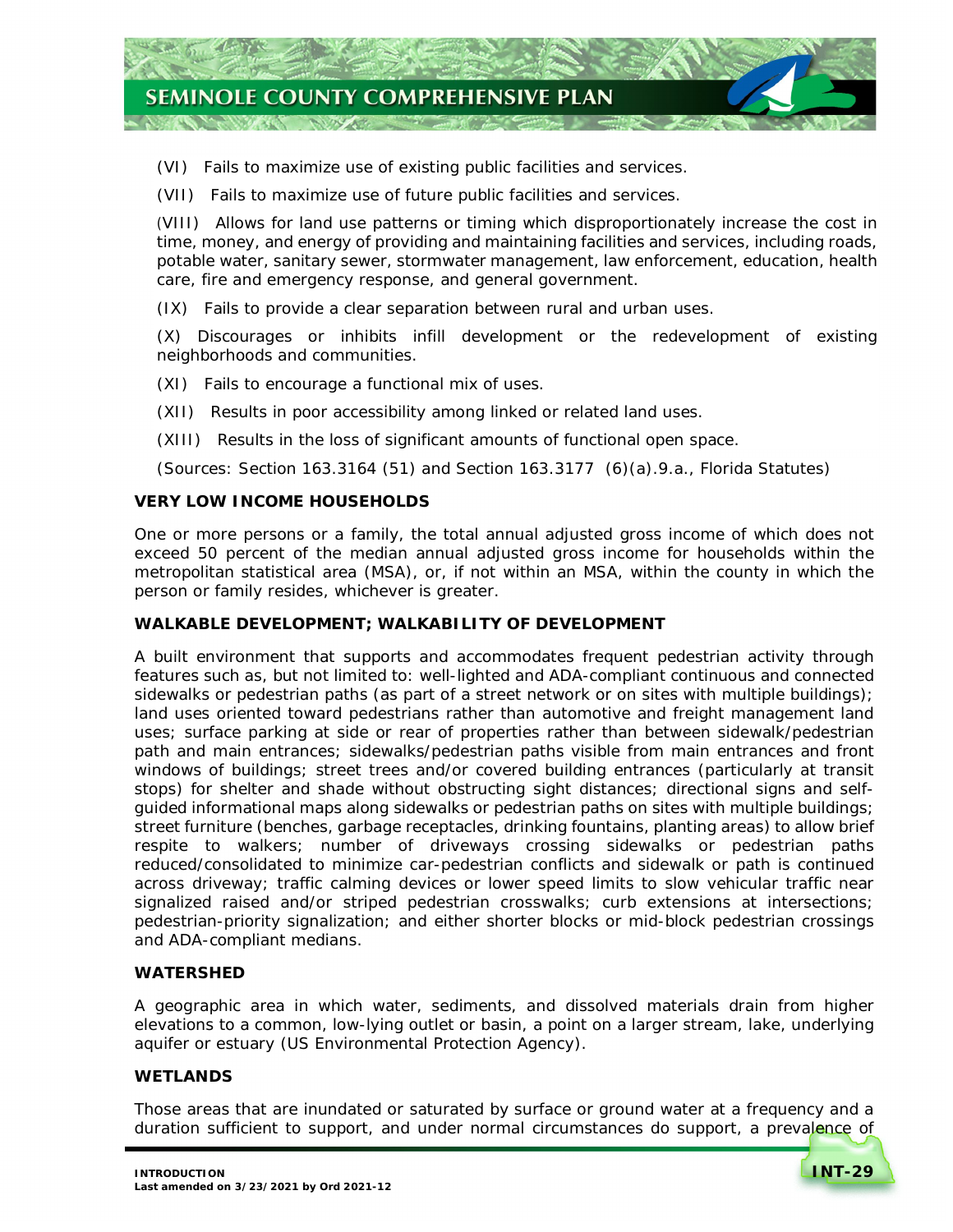

 vegetation typically adapted for life in saturated soils. Soils present in wetlands generally are classified as hydric or alluvial, or possess characteristics that are associated with reducing soil conditions. The prevalent vegetation in wetlands generally consists of facultative or obligate hydrophytic macrophytes that are typically adapted to areas having soil conditions described above. These species, due to morphological, physiological, or reproductive adaptations, have the ability to grow, reproduce, or persist in aquatic environments or anaerobic soil conditions. Florida wetlands generally include swamps, marshes, bayheads, bogs, cypress domes and strands, sloughs, wet prairies, riverine swamps and marshes, hydric seepage slopes, tidal marshes, mangrove swamps and other similar areas. Florida wetlands generally do not include longleaf or slash pine flatwoods with an understory dominated by saw palmetto. (Subsection 373.019(17), Florida Statutes. The landward extent of wetlands is delineated pursuant to sections 62-340.100 through 62-340.550, Florida Administrative Code, as ratified by Section 373.4211, Florida Statutes, (Subsection 40C-4.021(30), Florida Administrative Code

# **WORKFORCE HOUSING**

 Housing affordable to Seminole County working households that earn up to 140 percent of Area Median Income (AMI). Seminole County further defines Workforce Housing to include households in which one or more of the wage-earners, employed by either the private or the public sector, are compensated for provision of services essential to Seminole County, including but not limited to: teachers and educators, police and fire personnel, government employees, healthcare personnel, and skilled building trades personnel.

# **WORKFORCE HOUSING DEVELOPMENT**

 Owner or renter occupied developments consisting of single family or multi-family units in which a minimum of 20 percent of the total units are attainable by households at or below 140 percent of Area Median Income (AMI).

# **WORKSHOP**

 A meeting that usually involves staff level review of the subject material and may or may not necessarily involve the general public. Workshops are informal meetings that do not replace public hearings, but can be used to discuss draft material with the public and policy makers, and collect public input. Workshops are also used to revise proposed material pursuant to, or in preparation for public hearings/meetings.

# **ZERO LOT LINE DEVELOPMENT**

 A residential development in which the structures are permitted at or very near the property line, or a boundary wall between structures is built on the property line.

# **ZONING DISTRICT**

 A specifically delineated area shown on a 'Zoning Map' within which regulations govern the use, placement, spacing and size of buildings, lots and yards.